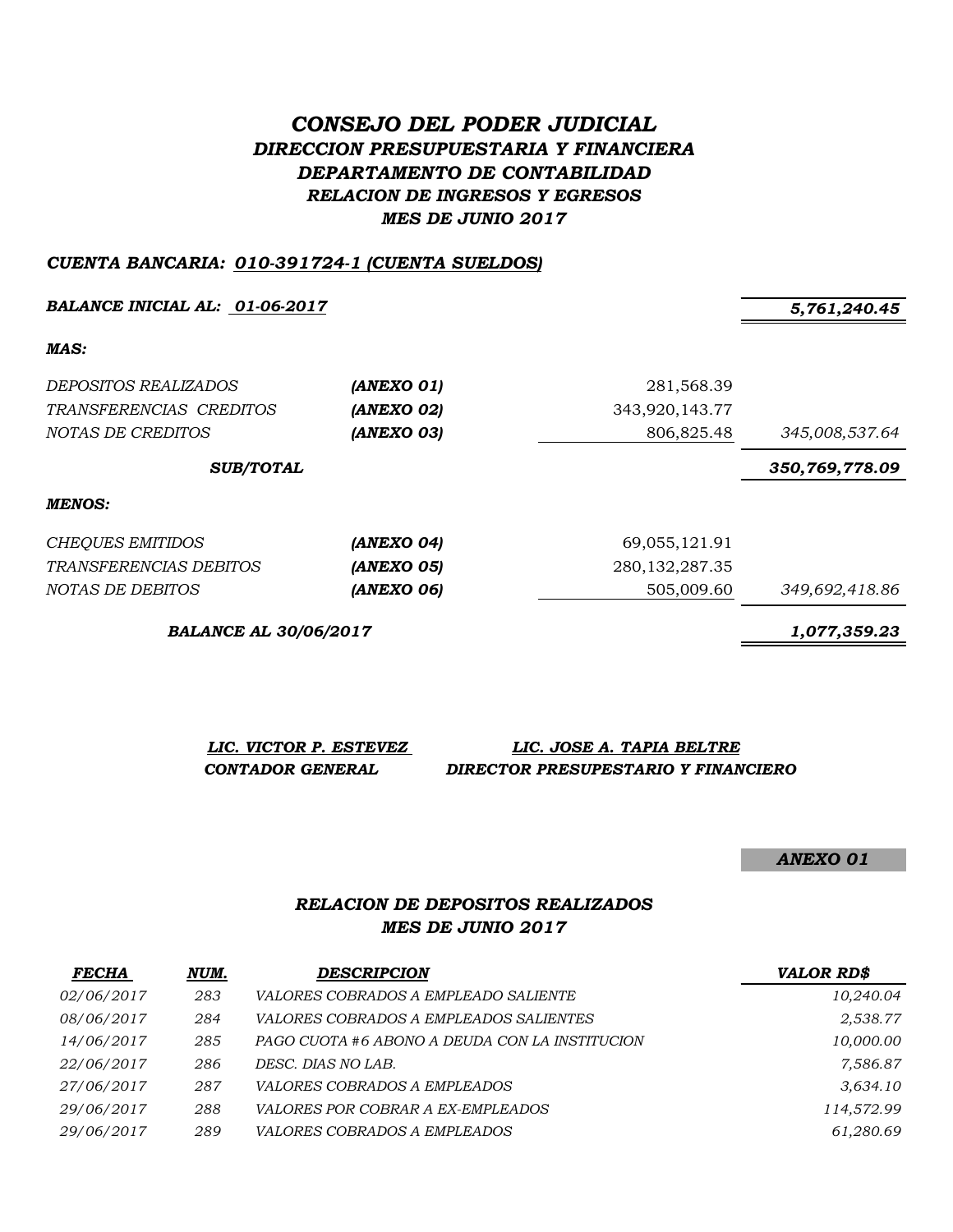|            |     | TOTAL RD\$                                          | 281,568.39 |
|------------|-----|-----------------------------------------------------|------------|
| 29/06/2017 | 293 | PAGO CUOTA POR VALORES DE LA INSTITUCION            | 17,079.48  |
| 29/06/2017 | 292 | PAGO CUOTA POR VALORES PENDIENTES DE LA INSTITUCION | 10,148.03  |
| 29/06/2017 | 291 | <i>VALORES COBRADOS A EMPLEADOS</i>                 | 21,736.43  |
| 29/06/2017 | 290 | <i>VALORES COBRADOS A EMPLEADOS</i>                 | 22,750.99  |

*ANEXO 02*

# *RELACION DE TRANSFERENCIAS CREDITOS MES DE JUNIO 2017*

| <b>FECHA</b>      | NUM. | <b>DESCRIPCION</b>                                | <b>VALOR RD\$</b> |
|-------------------|------|---------------------------------------------------|-------------------|
| <i>20/06/2017</i> | 104  | TRANSF. DE FONDO DE LA CTA. OPER. A LA C          | 343,777,323.51    |
| 29/06/2017        | 105  | REEMBOLSO SUELDOS EMPLEADOS COOPNASEJU JUNIO 2017 | 142,820.26        |
|                   |      | TOTAL RD\$                                        | 343,920,143.77    |

*ANEXO 03*

### *RELACION NOTAS DE CREDITOS MES DE JUNIO 2017*

| <b>FECHA</b> | NUM. | <b>DESCRIPCION</b>                                    | <b>VALOR RD\$</b> |
|--------------|------|-------------------------------------------------------|-------------------|
| 05/06/2017   | 813  | REINTEGRO CHO109766                                   | 132,230.72        |
| 20/06/2017   | 815  | REINTEGRO CHO110832                                   | 5,618.18          |
| 20/06/2017   | 816  | REINTEGRO CHQ110840                                   | 5,376.89          |
| 20/06/2017   | 817  | REINTEGRO CHO110836                                   | 32,683.32         |
| 28/06/2017   | 820  | REINTEGRO CHQ104155                                   | 983.25            |
| 28/06/2017   | 821  | REINTEGRO CHQ104156                                   | 1,934.17          |
| 28/06/2017   | 822  | REINTEGRO CHO103386                                   | 1,750.00          |
| 28/06/2017   | 823  | REINTEGRO CHQ103072                                   | 6,141.00          |
| 29/06/2017   | 824  | REINTEGRO CHQ104284                                   | 6,018.18          |
| 29/06/2017   | 825  | REINTEGRO CHO103037                                   | 6,141.00          |
| 28/06/2017   | 826  | REINTEGRO CHO104249                                   | 6,018.18          |
| 28/06/2017   | 827  | REINTEGRO CHQ105414                                   | 3,000.00          |
| 30/06/2017   | 818  | EMPLEADOS EXCLUIDOS DE LA NOMINA JUNIO 2017           | 240,732.98        |
| 30/06/2017   | 819  | PAGO DE MILITARES EN LA NOMINA ELECTRONICA JUNIO 2017 | 352,179.43        |
| 30/06/2017   | 829  | REINTEGRO POR CADUCIDAD DE CHEQUE NUMERO 100409       | 6,018.18          |
|              |      | TOTAL RD\$                                            | 806,825.48        |

*ANEXO 04*

# *RELACION DE CHEQUES EMITIDOS MES DE JUNIO 2017*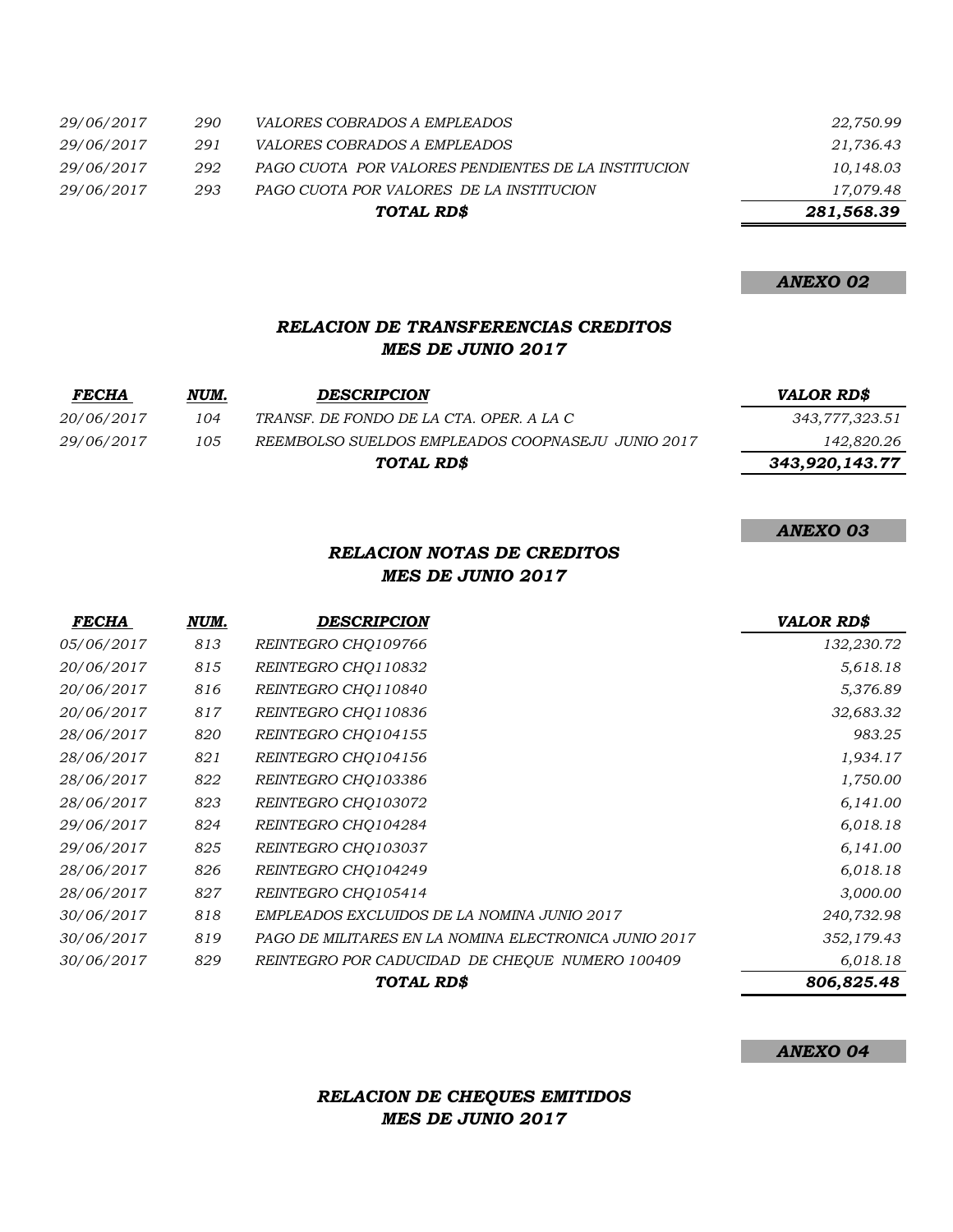| <b>FECHA</b> | <u>NUM.</u> | <b>BENEFICIARIO</b>                      | <b>VALOR RD\$</b> |
|--------------|-------------|------------------------------------------|-------------------|
| 05/06/2017   | 110670      | MARBELY LEONARDO BLANCO                  | 26,407.05         |
| 07/06/2017   | 110671      | CONSEJO DEL PODER JUDICIAL               | 1,483.96          |
| 07/06/2017   | 110672      | COLECTOR DE IMPUESTOS INTERNOS           | 35,082.86         |
| 07/06/2017   | 110673      | COLECTOR DE IMPUESTOS INTERNOS           | 78,036.39         |
| 07/06/2017   | 110674      | INSTITUTO DE AUXILIOS Y VIVIENDAS        | 25.00             |
| 07/06/2017   | 110675      | FONDO DE PENSIONES Y JUBILACIONES        | 2,787.84          |
| 07/06/2017   | 110676      | CONSEJO DEL PODER JUDICIAL               | 1,393.92          |
| 07/06/2017   | 110677      | <b>INSTITUTO DE AUXILIOS Y VIVIENDAS</b> | 75.00             |
| 07/06/2017   | 110678      | COOPNASEJU                               | 4,568.18          |
| 07/06/2017   | 110679      | <b>FONDO DE PENSIONES Y JUBILACIONES</b> | 1,770.01          |
| 07/06/2017   | 110680      | COOPNASEJU                               | 600.00            |
| 07/06/2017   | 110681      | CONSEJO DEL PODER JUDICIAL               | 1,760.00          |
| 07/06/2017   | 110682      | <b>INSTITUTO DE AUXILIOS Y VIVIENDAS</b> | 25.00             |
| 07/06/2017   | 110683      | COOPNASEJU                               | 31,606.76         |
| 07/06/2017   | 110684      | FONDO DE PENSIONES Y JUBILACIONES        | 3,128.00          |
| 07/06/2017   | 110685      | COOPNASEJU                               | 4,240.00          |
| 07/06/2017   | 110686      | CONSEJO DEL PODER JUDICIAL               | 1,564.00          |
| 08/06/2017   | 110687      | FONDO DE PENSIONES Y JUBILACIONES        | 7,655.74          |
| 08/06/2017   | 110688      | FONDO DE PENSIONES Y JUBILACIONES        | 1,625.83          |
| 12/06/2017   | 110689      | <b>FONDO DE PENSIONES Y JUBILACIONES</b> | 37,751.67         |
| 19/06/2017   | 110690      | COLECTOR DE IMPUESTOS INTERNOS           | 2,594.92          |
| 20/06/2017   | 110691      | MARIANO GERMAN MEJIA                     | 296,917.14        |
| 20/06/2017   | 110692      | DULCE M. RODRIGUEZ BLANCO                | 286,362.75        |
| 20/06/2017   | 110693      | JOSE A. CRUCETA ALMANZAR                 | 282,804.00        |
| 20/06/2017   | 110694      | FRANCISCO ANT. JEREZ MENA                | 224,713.32        |
| 20/06/2017   | 110695      | EDGARDO HERNANDEZ MEJIA                  | 266,262.75        |
| 20/06/2017   | 110696      | SARA I. HENRIQUEZ MARIN                  | 231,608.25        |
| 20/06/2017   | 110697      | ROBERT C. PLACENCIA ALVAREZ              | 286,362.75        |
| 20/06/2017   | 110698      | VICTOR J. CASTELLANOS ESTRELLA           | 236,200.79        |
| 20/06/2017   | 110699      | ARIEL A. VOLQUEZ MATOS                   | 9,436.97          |
| 20/06/2017   | 110700      | GLORIA A. QUERO CABRERA                  | 8,667.32          |
| 20/06/2017   | 110701      | NORA A. SOSA MARTINEZ                    | 7,363.48          |
| 20/06/2017   | 110702      | SONIA CORADIN                            | 6,018.18          |
| 20/06/2017   | 110703      | CARLOS FLORES DE JESUS                   | 19,903.10         |
| 20/06/2017   | 110704      | LILIAN M. DIAZ GIL                       | 7,682.27          |
| 20/06/2017   | 110705      | LOURDES M. LORA MEJIA                    | 24,152.04         |
| 20/06/2017   | 110706      | ROSA REYNOSO                             | 6,018.18          |
| 20/06/2017   | 110707      | SENOVIA ARIAS                            | 6,018.18          |
| 20/06/2017   | 110708      | RAMONA DIAZ                              | 6,018.18          |
| 20/06/2017   | 110709      | MARIA M. PIMENTEL FABIAN                 | 6,018.18          |
| 20/06/2017   | 110710      | LUZ DEL C. MONTANO                       | 6,018.18          |
| 20/06/2017   | 110711      | ELIGIA DE LA CRUZ                        | 4,933.66          |
| 20/06/2017   | 110712      | OLGA M. ROSARIO V.                       | 4,435.53          |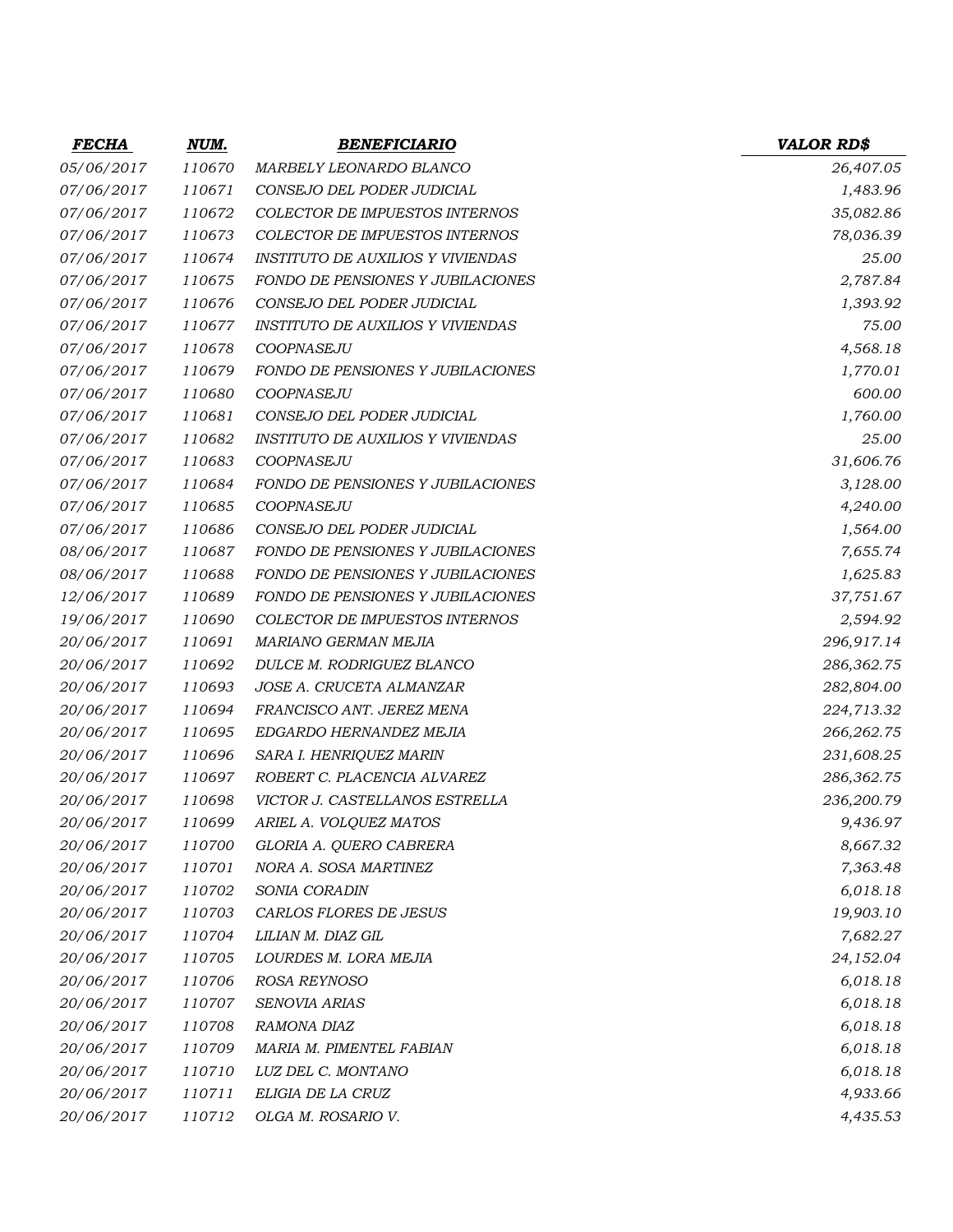| 20/06/2017 | 110713 | <i>IRIS RODRIGUEZ P.</i>             | 6,018.18  |
|------------|--------|--------------------------------------|-----------|
| 20/06/2017 | 110714 | CARMEN POLANCO                       | 6,018.18  |
| 20/06/2017 | 110715 | ANA FCA. FELIZ SANCHEZ               | 6,018.18  |
| 20/06/2017 | 110716 | ALTAGRACIA A. RODRIGUEZ VICTORIA     | 6,018.18  |
| 20/06/2017 | 110717 | MILTA ANT. RODRIGUEZ SANTOS          | 6,018.18  |
| 20/06/2017 | 110718 | OLGA E. DIAZ DIAZ                    | 6,018.18  |
| 20/06/2017 | 110719 | JOSEFA R. BLANCO                     | 6,018.18  |
| 20/06/2017 | 110720 | MARIA DEL R. CUELLO PARADIS          | 19,287.01 |
| 20/06/2017 | 110721 | MELBA FCA. HENRIQUEZ GUZMAN          | 6,018.18  |
| 20/06/2017 | 110722 | ESTHER M. AMOR PEÑA                  | 6,018.18  |
| 20/06/2017 | 110723 | FRANCIA C. MARTINEZ DRULLARD         | 21,441.25 |
| 20/06/2017 | 110724 | AMELIA DEL ORBE PEÑA                 | 3,054.30  |
| 20/06/2017 | 110725 | <b>BIENVENIDA BELLIARD</b>           | 36,119.77 |
| 20/06/2017 | 110726 | PACO PEREZ REYES                     | 6,018.18  |
| 20/06/2017 | 110727 | ROSA J. DE LOS SANTOS G.             | 6,018.18  |
| 20/06/2017 | 110728 | CARMEN L. PERALTA CASTELLANOS        | 6,018.18  |
| 20/06/2017 | 110729 | FIDIAS GONZALEZ VICIOSO              | 5,418.18  |
| 20/06/2017 | 110730 | ISABEL E. DE LOS SANTOS GOMEZ        | 6,018.18  |
| 20/06/2017 | 110731 | LUIS E. MOREL POUERIE                | 36,642.28 |
| 20/06/2017 | 110732 | YOLANDA E. DE WINDT DE GAUTREAU      | 12,993.40 |
| 20/06/2017 | 110733 | SENAIDA A. ALVAREZ PEREZ             | 6,018.18  |
| 20/06/2017 | 110734 | YDALIA PORTORREAL                    | 6,018.18  |
| 20/06/2017 | 110735 | MARTA N. MONTAS RAMIREZ              | 6,018.18  |
| 20/06/2017 | 110736 | HILDA CARRASCO PEREZ                 | 6,018.18  |
| 20/06/2017 | 110737 | LUZ M. DEL CARMEN RODRIGUEZ GAUTREAU | 6,018.18  |
| 20/06/2017 | 110738 | CRISTINO RODRIGUEZ                   | 6,018.18  |
| 20/06/2017 | 110739 | MAXIMO S. ROSARIO RODRIGUEZ          | 6,018.18  |
| 20/06/2017 | 110740 | RAFAEL CONTRERAS CONTRERAS           | 6,018.18  |
| 20/06/2017 | 110741 | VIRGINIA SUERO ESPINAL               | 2,995.55  |
| 20/06/2017 | 110742 | JOSEFA A. CUESTA DE MAÑON            | 6,929.81  |
| 20/06/2017 | 110743 | ANA M. BAUTISTA                      | 6,018.18  |
| 20/06/2017 | 110744 | MIRELLA DE LA ROSA DOMINGUEZ         | 6,018.18  |
| 20/06/2017 | 110745 | DORA H. STERLING VAZQUEZ             | 6,018.18  |
| 20/06/2017 | 110746 | FELIX R. CUEVAS RUFINO               | 1,003.03  |
| 20/06/2017 | 110747 | JOSEFINA SUAZO ABREU                 | 32,621.32 |
| 20/06/2017 | 110748 | ALTAGRACIA A. GIL NOBLE              | 6,018.18  |
| 20/06/2017 | 110749 | RAFAELA DE JS. PEÑA LORA             | 4,282.36  |
| 20/06/2017 | 110750 | BRIGIDA FELIZ VDA. OZUNA             | 6,018.18  |
| 20/06/2017 | 110751 | <b>LEON FLORES</b>                   | 32,440.83 |
| 20/06/2017 | 110752 | MARIA A. PAULINO MARTE               | 6,018.18  |
| 20/06/2017 | 110753 | CESAR A. VALLEJO NICOLAS             | 3,702.57  |
| 20/06/2017 | 110754 | LUCIA M. REYES PEREZ                 | 17,301.77 |
| 20/06/2017 | 110755 | <b>MERCEDES HIRALDO</b>              | 6,018.18  |
| 20/06/2017 | 110756 | RAMONA FLORES DE MATOS               | 5,143.18  |
| 20/06/2017 | 110757 | ELOISA NUÑEZ DE GONZALEZ             | 11,519.20 |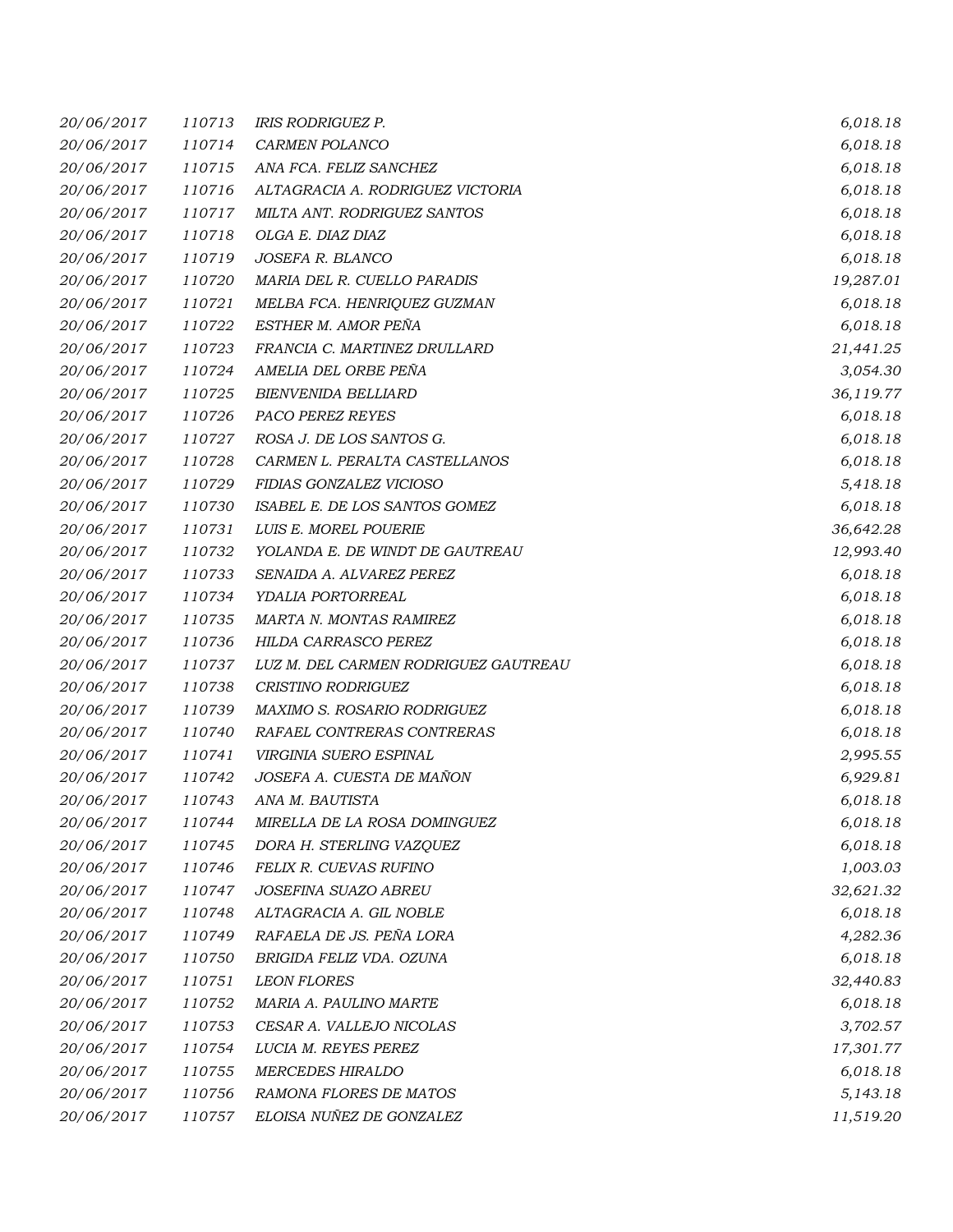| 20/06/2017 | 110758 | MIREYA CAPELLAN A.                   | 6,018.18  |
|------------|--------|--------------------------------------|-----------|
| 20/06/2017 | 110759 | LUZ DEL C. SANCHEZ CALDERON          | 6,018.18  |
| 20/06/2017 | 110760 | <b>INES MDES. REYES CABRERA</b>      | 5,518.18  |
| 20/06/2017 | 110761 | SILVESTRE COCO                       | 5,063.41  |
| 20/06/2017 | 110762 | ELISA VIVIECA                        | 6,018.18  |
| 20/06/2017 | 110763 | TERESA MORA DE LA ROSA               | 6,018.18  |
| 20/06/2017 | 110764 | PEDRO A. FERNANDEZ SALCEDO           | 37,938.19 |
| 20/06/2017 | 110765 | RAFAEL A. RODRIGUEZ GONZALEZ         | 27,900.61 |
| 20/06/2017 | 110766 | AFRICA E. SANTOS GUZMAN              | 6,018.18  |
| 20/06/2017 | 110767 | MILEDYS S. SOSA R.                   | 27,533.27 |
| 20/06/2017 | 110768 | MARCIANA ALT. RAMIREZ CORONA         | 19,620.57 |
| 20/06/2017 | 110769 | DAYSI R. VASQUEZ CRUZ                | 6,018.18  |
| 20/06/2017 | 110770 | CARMEN DE LOS A. LUCIANO GARCIA      | 4,019.64  |
| 20/06/2017 | 110771 | NEREYDA E. JAQUEZ LOZANO             | 6,018.18  |
| 20/06/2017 | 110772 | CARMEN L. SANTOS PIMENTEL            | 6,018.18  |
| 20/06/2017 | 110773 | AMERICA G. ESPINAL HUED              | 6,018.18  |
| 20/06/2017 | 110774 | RAMON ANT. CARABALLO ABREU           | 6,018.18  |
| 20/06/2017 | 110775 | CARLOS D. GARCIA GARCIA              | 6,018.18  |
| 20/06/2017 | 110776 | DULCE M. ESTEVEZ                     | 6,018.18  |
| 20/06/2017 | 110777 | MARIA DE LA C. CANELA CANELA         | 3,623.78  |
| 20/06/2017 | 110778 | FRANCISCO J. NUÑEZ GOMEZ             | 37,742.61 |
| 20/06/2017 | 110779 | MARIA G. DALMASI LORA                | 6,018.18  |
| 20/06/2017 | 110780 | CARMEN L. EDUARDO ICIANO             | 6,018.18  |
| 20/06/2017 | 110781 | CARMEN Y. COSME GUTIERREZ            | 3,498.67  |
| 20/06/2017 | 110782 | FRANCISCA R. PEREZ PEÑA              | 6,018.18  |
| 20/06/2017 | 110783 | ADRIANO GONZALEZ PANTALEON           | 4,587.57  |
| 20/06/2017 | 110784 | ANA J. LOPEZ GERMOSEN                | 6,018.18  |
| 20/06/2017 | 110785 | ROSAURA JULIA JIMENEZ DAJER DE LOPEZ | 26,372.75 |
| 20/06/2017 | 110786 | RAMONA DE JESUS ROSARIO              | 6,018.18  |
| 20/06/2017 | 110787 | MARIA A. CASTRO AGRAMONTE            | 6,018.18  |
| 20/06/2017 | 110788 | <b>AGUSTINA MARTE</b>                | 3,096.70  |
| 20/06/2017 | 110789 | EURIPIDES A. GARCIA GARCIA           | 36,436.81 |
| 20/06/2017 | 110790 | GENOVEVA I. ROSARIO                  | 6,018.18  |
| 20/06/2017 | 110791 | MARIA A. HONRADO BADIA               | 6,018.18  |
| 20/06/2017 | 110792 | MARIA ALT. RAMOS GARCIA              | 6,018.18  |
| 20/06/2017 | 110793 | JUAN ANT. SANCHEZ VILLA              | 3,763.09  |
| 20/06/2017 | 110794 | RAMONA JIMENEZ LIZARDO               | 6,018.18  |
| 20/06/2017 | 110795 | JOSEFA ALT. MEJIA MIESES             | 6,018.18  |
| 20/06/2017 | 110796 | ROSA PAREDES GARCIA                  | 6,018.18  |
| 20/06/2017 | 110797 | <b>GUARIONEX BRITO TAVERAS</b>       | 6,018.18  |
| 20/06/2017 | 110798 | PEDRO HERNANDEZ CRUCEY               | 6,018.18  |
| 20/06/2017 | 110799 | JUANA TRAVIESO VASQUEZ               | 6,018.18  |
| 20/06/2017 | 110800 | JUAN SEBASTIAN RODRIGUEZ             | 6,018.18  |
| 20/06/2017 | 110801 | AMELIA VALDEZ M.                     | 6,018.18  |
| 20/06/2017 | 110802 | VALENTIN SUAREZ G.                   | 6,018.18  |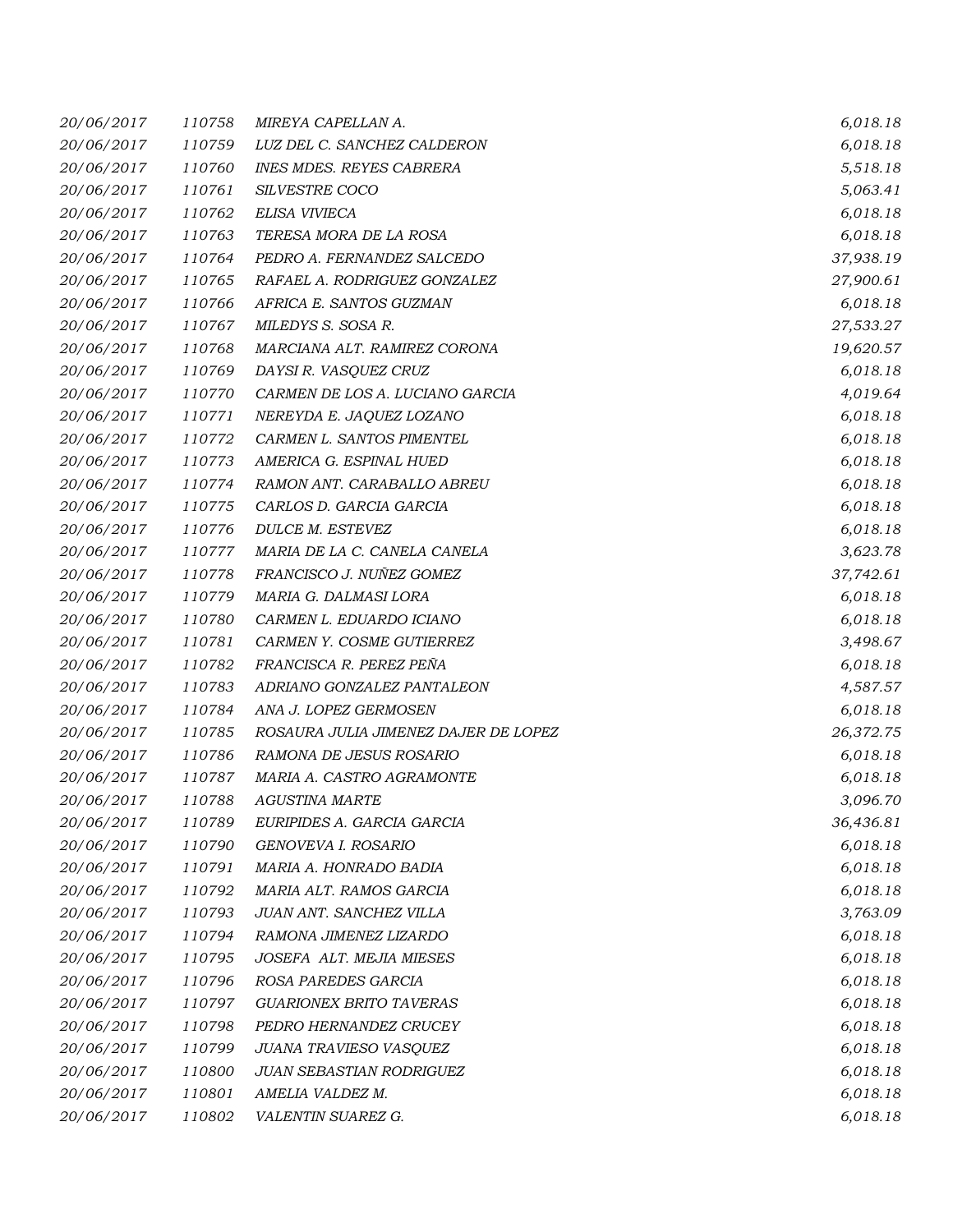| 20/06/2017 | 110803 | CAROLINA A. VICTORIA          | 6,018.18  |
|------------|--------|-------------------------------|-----------|
| 20/06/2017 | 110804 | FRANCISCA A. TEJADA           | 6,018.18  |
| 20/06/2017 | 110805 | LOURDES M. NUÑEZ ROSARIO      | 6,018.18  |
| 20/06/2017 | 110806 | JOSE P. FLORES M.             | 9,861.46  |
| 20/06/2017 | 110807 | GREGORIO ARIAS CARRASCO       | 21,709.26 |
| 20/06/2017 | 110808 | DAVID A. FELIZ FELIZ          | 6,018.18  |
| 20/06/2017 | 110809 | MERCEDES SEGURA CUEVAS        | 2,997.94  |
| 20/06/2017 | 110810 | NERY MEDINA DIAZ              | 3,968.18  |
| 20/06/2017 | 110811 | MIGUELINA PEÑA MENDEZ         | 4,589.45  |
| 20/06/2017 | 110812 | DOMINGO GUZMAN MORETA FELIZ   | 3,009.09  |
| 20/06/2017 | 110813 | RICHARDIN DE J. DOTEL         | 7,490.44  |
| 20/06/2017 | 110814 | EUDES M. ENCARNACION FELIZ    | 6,018.18  |
| 20/06/2017 | 110815 | NEREIDA FLORIAN SANTANA       | 6,018.18  |
| 20/06/2017 | 110816 | SERGIO OLIVERO FELIZ          | 7,453.56  |
| 20/06/2017 | 110817 | ROSAURA FERRERAS FERRERAS     | 6,018.18  |
| 20/06/2017 | 110818 | <b>NURIS M. NOVAS MATOS</b>   | 3,356.15  |
| 20/06/2017 | 110819 | <b>MIGUEL MEDINA PEREZ</b>    | 12,252.15 |
| 20/06/2017 | 110820 | LIVIO G. RIVAS                | 6,018.18  |
| 20/06/2017 | 110821 | <b>ISMAEL PEÑA</b>            | 10,720.63 |
| 20/06/2017 | 110822 | BIENVENIDA VELOZ              | 6,018.18  |
| 20/06/2017 | 110823 | EUGENIA PEREZ SANTANA         | 5,592.46  |
| 20/06/2017 | 110824 | PEDRO REYES MEDINA            | 5,718.18  |
| 20/06/2017 | 110825 | FELICIA CUEVAS CARVAJAL       | 3,696.13  |
| 20/06/2017 | 110826 | <b>JUSTO FERRERAS PEREZ</b>   | 6,018.18  |
| 20/06/2017 | 110827 | VICTOR R. CONCEPCION ROMERO   | 6,018.18  |
| 20/06/2017 | 110828 | ADELFA A. HERRERA TERRERO     | 6,018.18  |
| 20/06/2017 | 110829 | <b>JULIO H. HERRERA MATOS</b> | 1,103.33  |
| 20/06/2017 | 110830 | SENEO MONTERO MONTAS          | 3,753.86  |
| 20/06/2017 | 110831 | XIOMARA A. MONTERO JIMENEZ    | 5,534.11  |
| 20/06/2017 | 110832 | RAMON A. MORETA               | 5,618.18  |
| 20/06/2017 | 110833 | SIMONA FAMILIA ZABALA         | 2,954.02  |
| 20/06/2017 | 110834 | VENECIA RUIZ MATEO            | 5,518.18  |
| 20/06/2017 | 110835 | AUGUSTO E. OVIEDO PEÑA        | 10,120.63 |
| 20/06/2017 | 110836 | ANERTA ALT. RODRIGUEZ         | 32,683.32 |
| 20/06/2017 | 110837 | RAMON A. GUTIERREZ GARCIA     | 6,018.18  |
| 20/06/2017 | 110838 | JUAN DE LA C. TEJEDA ACOSTA   | 10,020.54 |
| 20/06/2017 | 110839 | JUANA LUCIA A. SANCHEZ G.     | 6,018.18  |
| 20/06/2017 | 110840 | ANTHIA M. REYES JIMENEZ       | 5,376.89  |
| 20/06/2017 | 110841 | MANUEL E. SOSA CRUZ           | 5,518.18  |
| 20/06/2017 | 110842 | DANIEL MEDINA BELLIARD        | 6,018.18  |
| 20/06/2017 | 110843 | LUCILA NUÑEZ CASTRO           | 6,018.18  |
| 20/06/2017 | 110844 | ANA M. BAEZ ROSARIO           | 6,018.18  |
| 20/06/2017 | 110845 | RAMONA REYES CARRASCO         | 6,018.18  |
| 20/06/2017 | 110846 | ELBA H. VARGAS FRIAS          | 6,018.18  |
| 20/06/2017 | 110847 | EVARISTO JIMENEZ FIGUEREO     | 10,720.63 |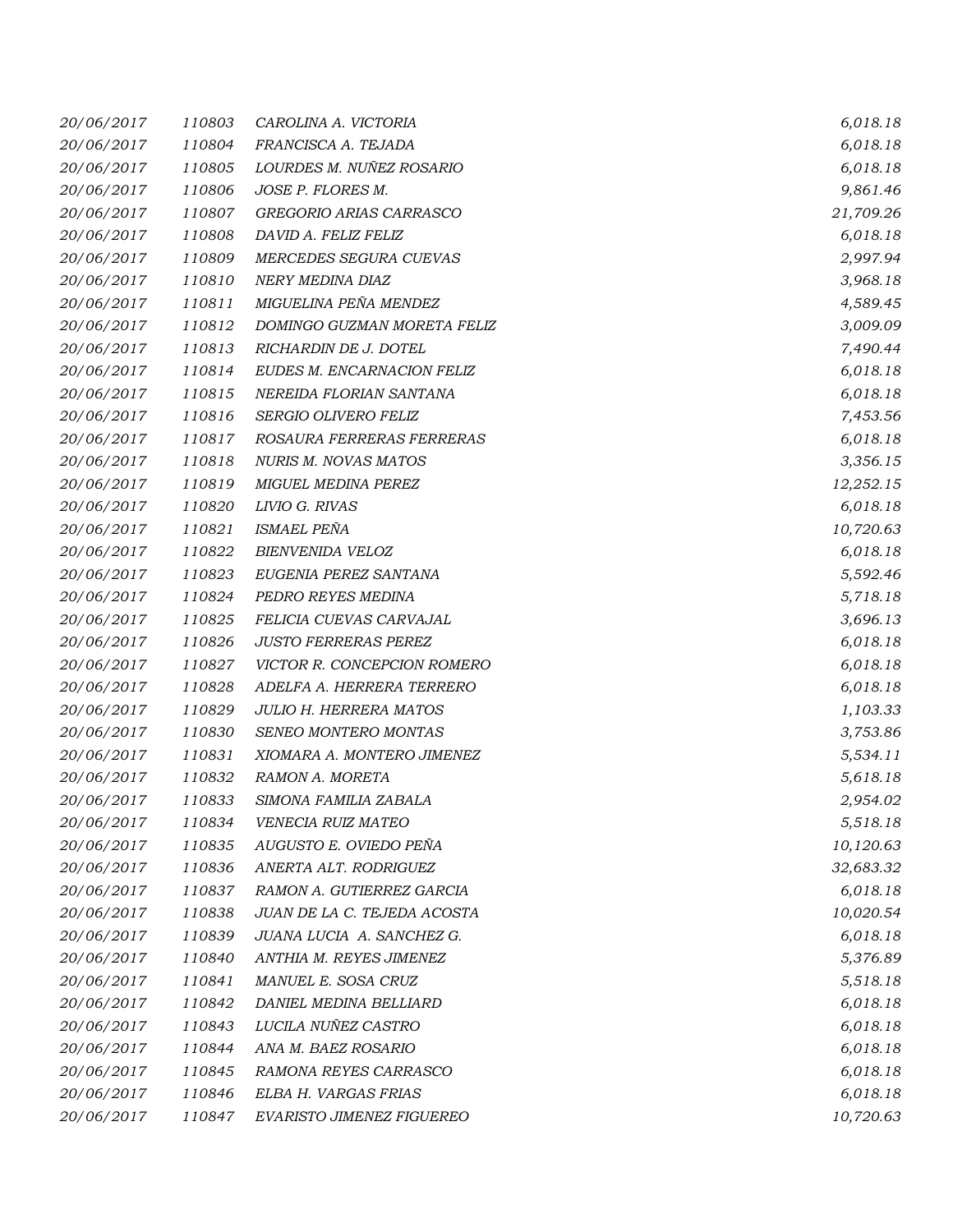| 20/06/2017 | 110848 | GUARINA E. MERCEDES HERNANDEZ FERDINARD | 6,018.18  |
|------------|--------|-----------------------------------------|-----------|
| 20/06/2017 | 110849 | LUIS J. BOURGET FROMETA                 | 38,387.50 |
| 20/06/2017 | 110850 | RUTH MONTALVO FRANCISCO                 | 29,497.03 |
| 20/06/2017 | 110851 | ROSARIO N. ARIAS GERMAN                 | 6,018.18  |
| 20/06/2017 | 110852 | ELIDA E. SANCHEZ NINA                   | 16,855.44 |
| 20/06/2017 | 110853 | ENEIDA DOMINGUEZ                        | 6,018.18  |
| 20/06/2017 | 110854 | JOSEFINA GURIDIS POZO                   | 6,018.18  |
| 20/06/2017 | 110855 | ALTAGRACIA M. PLACENCIO FORTUNA         | 6,018.18  |
| 20/06/2017 | 110856 | ARGENTINA ORTIZ PERDOMO                 | 3,744.18  |
| 20/06/2017 | 110857 | CARMELA MATOS TEJEDA                    | 6,018.18  |
| 20/06/2017 | 110858 | MARIA SEVERINO DE LEON                  | 6,018.18  |
| 20/06/2017 | 110859 | JULIANA PINEDA                          | 6,018.18  |
| 20/06/2017 | 110860 | MANUEL A. LEMONIER JIMENEZ              | 311.88    |
| 20/06/2017 | 110861 | MARITZA MEJIA DUVERGE                   | 5,518.18  |
| 20/06/2017 | 110862 | <b>JOSEFA REYES APONTE</b>              | 6,018.18  |
| 20/06/2017 | 110863 | CARMEN MA. MORALES MORALES              | 5,518.18  |
| 20/06/2017 | 110864 | <b>JULIA ARRIAGA PONTIER</b>            | 6,018.18  |
| 20/06/2017 | 110865 | HILDA L. LAMARCHE UBIERA                | 3,159.48  |
| 20/06/2017 | 110866 | EDELMIRA RAMIREZ DE ESPINAL             | 6,018.18  |
| 20/06/2017 | 110867 | LUCINDA ESPINAL                         | 5,834.18  |
| 20/06/2017 | 110868 | CARMEN A. CASADO MARTINEZ               | 6,018.18  |
| 20/06/2017 | 110869 | INES JOSE G.                            | 922.18    |
| 20/06/2017 | 110870 | <b>MELANIA BELEN</b>                    | 3,563.14  |
| 20/06/2017 | 110871 | MARINA VASQUEZ M.                       | 6,018.18  |
| 20/06/2017 | 110872 | JUANA JIMENEZ E.                        | 6,018.18  |
| 20/06/2017 | 110873 | RAMON A. MORETA                         | 5,618.18  |
| 20/06/2017 | 110874 | ANERTA ALT. RODRIGUEZ                   | 32,683.32 |
| 20/06/2017 | 110875 | ANTHIA M. REYES JIMENEZ                 | 5,376.89  |
| 21/06/2017 | 110876 | ANGEL G. ORTIZ GOMEZ                    | 48,234.00 |
| 21/06/2017 | 110877 | CONSEJO DEL PODER JUDICIAL              | 25,375.00 |
| 21/06/2017 | 110878 | <b>CIRO Y. PEREZ FIGUEREO</b>           | 48,977.75 |
| 21/06/2017 | 110879 | <b>JULIO C. HERNANDEZ JAVIER</b>        | 49,704.13 |
| 21/06/2017 | 110880 | LENIN R. SOSA VASQUEZ                   | 51,104.13 |
| 21/06/2017 | 110881 | ALEXIS VASQUEZ ROSADO                   | 29,899.00 |
| 21/06/2017 | 110882 | ROBIN E. SANDOVAL FONTANA               | 51,104.13 |
| 21/06/2017 | 110883 | WASCAR D. ARIAS TEJEDA                  | 29,899.00 |
| 21/06/2017 | 110884 | MANUEL DE JS. MATOS ESPINOSA            | 18,800.00 |
| 21/06/2017 | 110885 | WILBERTO JUBILEO MARTINEZ               | 19,675.00 |
| 21/06/2017 | 110886 | MELVIN C. DEL ORBE SANCHEZ              | 17,250.00 |
| 21/06/2017 | 110887 | JOSE ML. DE PADUA MORENO                | 16,375.00 |
| 21/06/2017 | 110888 | HUGO D. REYES PEREZ                     | 17,250.00 |
| 21/06/2017 | 110889 | FAUSTO A. DUARTE BLANCO                 | 18,125.00 |
| 21/06/2017 | 110890 | ETNOEL D. REYES                         | 17,250.00 |
| 21/06/2017 | 110891 | GEOVANNA LEBRON PENA                    | 18,125.00 |
| 21/06/2017 | 110892 | JARLIN ANT. FRIAS FRIAS                 | 18,125.00 |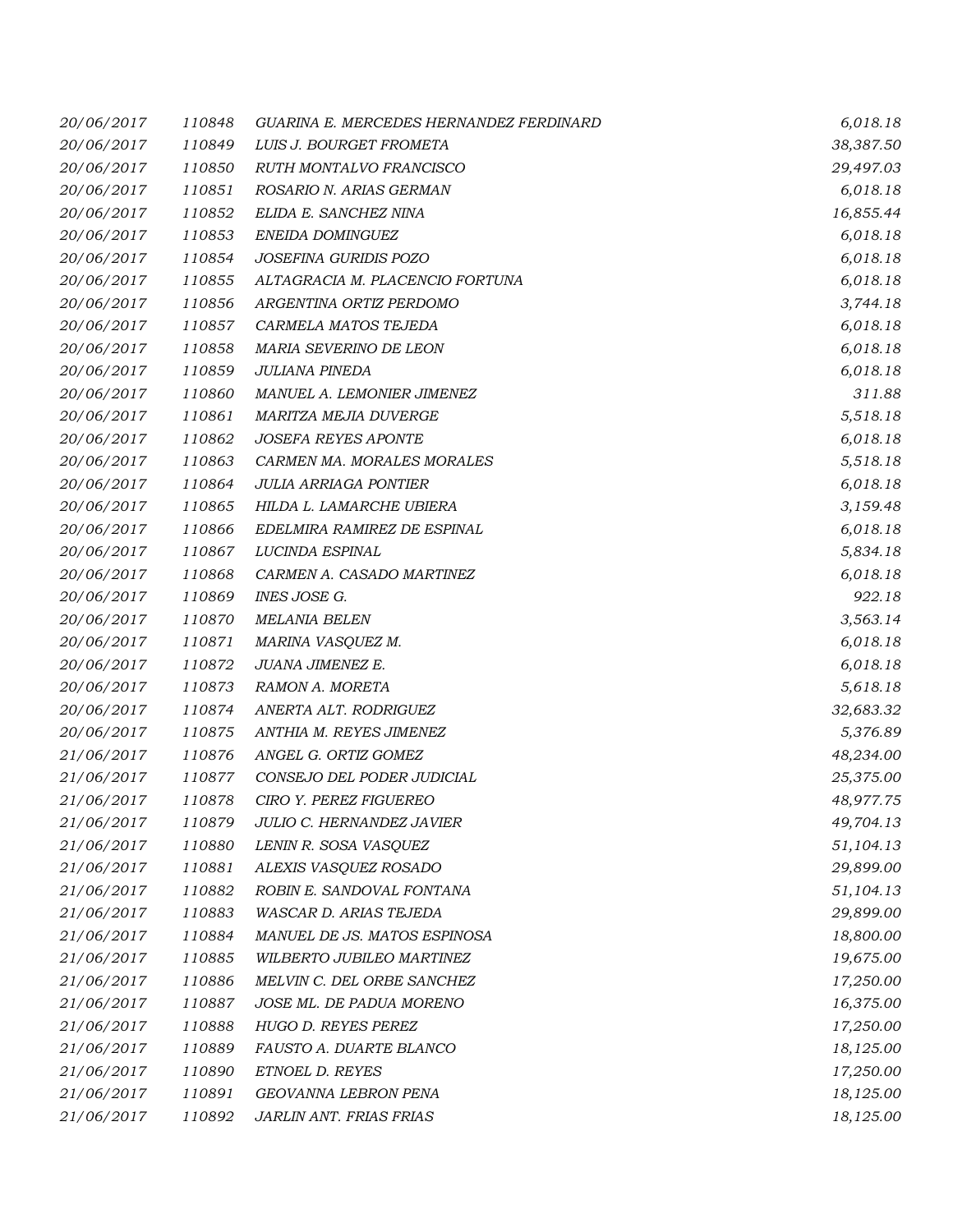| 21/06/2017 | 110893 | YONATAN I. GARCIA PENA                   | 17,250.00  |
|------------|--------|------------------------------------------|------------|
| 21/06/2017 | 110894 | ESTEBAN LORENZO SEGURA DE LA CRUZ        | 29,899.00  |
| 21/06/2017 | 110895 | MOISES GIL URENA                         | 20,550.00  |
| 21/06/2017 | 110896 | GUMERCINDO FAMILIA GALVA                 | 28,468.04  |
| 21/06/2017 | 110897 | SANTIAGO MALDONADO BRITO                 | 35,876.22  |
| 21/06/2017 | 110898 | MILYN TRISCIUOGLIO FERNANDEZ             | 28,293.55  |
| 21/06/2017 | 110899 | IANNI P. URBAEZ ACOSTA                   | 29,392.69  |
| 21/06/2017 | 110900 | JEAN C. VASQUEZ GOMEZ                    | 10,880.00  |
| 21/06/2017 | 110901 | COOPNASEJU                               | 167,384.79 |
| 21/06/2017 | 110902 | CONSEJO DEL PODER JUDICIAL               | 7,586.87   |
| 21/06/2017 | 110903 | CONSEJO DEL PODER JUDICIAL               | 21.80      |
| 23/06/2017 | 110904 | ARIEL A. VOLQUEZ MATOS                   | 15,720.00  |
| 23/06/2017 | 110905 | COLECTOR DE IMPUESTOS INTERNOS           | 1,373.37   |
| 26/06/2017 | 110906 | AURYS ENCARNANCION VICENTE               | 0.00       |
| 26/06/2017 | 110907 | CONSEJO DEL PODER JUDICIAL               | 3,634.10   |
| 26/06/2017 | 110908 | AURYS ENCARNACION VICENTE                | 5,310.35   |
| 26/06/2017 | 110909 | <b>INSTITUTO DE AUXILIOS Y VIVIENDAS</b> | 225.00     |
| 26/06/2017 | 110910 | FONDO DE PENSIONES Y JUBILACIONES        | 126,756.99 |
| 26/06/2017 | 110911 | CONSEJO DEL PODER JUDICIAL               | 95,404.54  |
| 26/06/2017 | 110912 | COOPNASEJU                               | 82,476.00  |
| 26/06/2017 | 110913 | COOPNASEJU                               | 148,207.12 |
| 26/06/2017 | 110914 | CONSEJO DEL PODER JUDICIAL               | 875.00     |
| 26/06/2017 | 110915 | CONSEJO DEL PODER JUDICIAL               | 3,063.00   |
| 26/06/2017 | 110916 | CONSEJO DEL PODER JUDICIAL               | 59,680.68  |
| 26/06/2017 | 110917 | CONSEJO DEL PODER JUDICIAL               | 10,870.00  |
| 27/06/2017 | 110918 | AWILDA I. REYES BELTRE                   | 69,510.45  |
| 27/06/2017 | 110919 | DAHIANA FERNANDEZ GOMEZ                  | 17,708.66  |
| 27/06/2017 | 110920 | MIGUEL A. MONTERO RIJO                   | 13,796.50  |
| 27/06/2017 | 110921 | RITA C. VAZQUEZ RIVERA                   | 2,439.73   |
| 27/06/2017 | 110922 | IMALAI A. CANELA GARCIA                  | 10,671.91  |
| 27/06/2017 | 110923 | BENAZIR MALDONADO MOREL                  | 11,270.00  |
| 27/06/2017 | 110924 | TANZANIA V. ALMONTE MUNOZ                | 22,079.66  |
| 27/06/2017 | 110925 | LAURA B. GERALDINO MANCEBO               | 6,847.04   |
| 27/06/2017 | 110926 | DIANA C. MIRAMBEAUX ROCIO                | 971.75     |
| 27/06/2017 | 110927 | CONSEJO DEL PODER JUDICIAL               | 8,750.00   |
| 27/06/2017 | 110928 | CONSEJO DEL PODER JUDICIAL               | 19,782.71  |
| 27/06/2017 | 110929 | <b>COOPNASEJU</b>                        | 142,454.64 |
| 28/06/2017 | 110930 | ALAN R. ENCARNACION RAMON                | 18,484.94  |
| 28/06/2017 | 110931 | JOSE D. DE LA ROSA JIMENEZ               | 924.25     |
| 28/06/2017 | 110932 | ORLANDO J. BELTRE SERRANO                | 18,484.94  |
| 28/06/2017 | 110933 | CANDIDA OLIVO                            | 12,562.99  |
| 28/06/2017 | 110934 | MERY C. MATTA HILARIO                    | 40,381.01  |
| 28/06/2017 | 110935 | NELSON B. DE LA ROSA PAULINO             | 127,883.10 |
| 28/06/2017 | 110936 | FRANCIA Y. CLASE CLASE                   | 56,533.45  |
| 28/06/2017 | 110937 | YENIFER P. MARTINEZ HERNANDEZ            | 5,446.45   |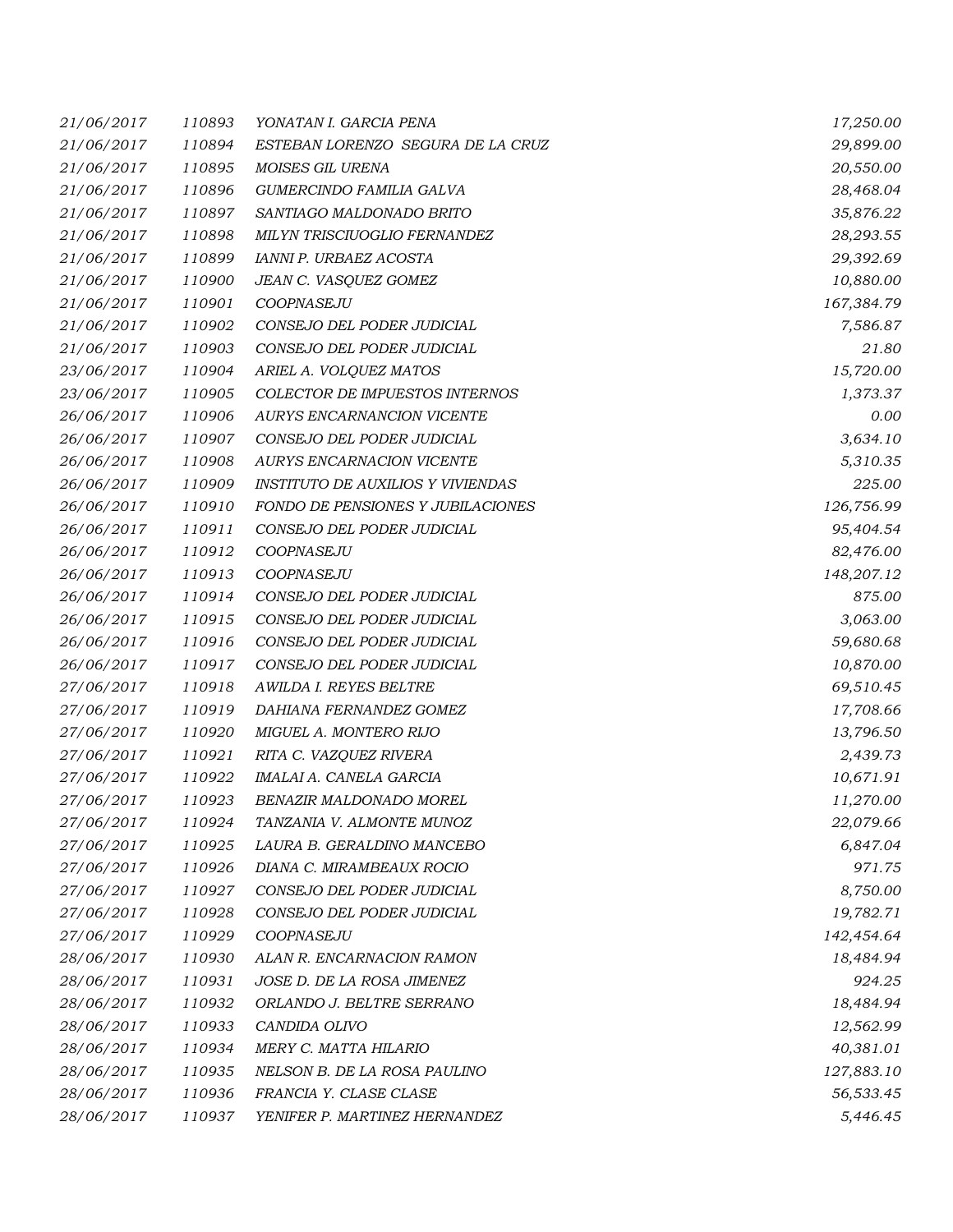| 28/06/2017 | 110938 | ROHAINA RAMOS PEÑA                | 30,203.06  |
|------------|--------|-----------------------------------|------------|
| 28/06/2017 | 110939 | JUNIOR A. NICASIO GARCIA          | 15,712.19  |
| 28/06/2017 | 110940 | ANEURYS R. RODRIGUEZ PERALTA      | 14,787.94  |
| 28/06/2017 | 110941 | JORKY J. RODRIGUEZ GONZALEZ       | 13,401.58  |
| 28/06/2017 | 110942 | EDUARDO R. ESPINAL RODRIGUEZ      | 8,780.35   |
| 28/06/2017 | 110943 | BERTA G. DE LOS M. GOMEZ GIL      | 124,713.69 |
| 28/06/2017 | 110944 | LUIS N. GOMEZ GIL                 | 21,536.55  |
| 28/06/2017 | 110945 | ELIZABETH MARTE LIRIO             | 64,152.00  |
| 28/06/2017 | 110946 | ELLIN J. CORDERO TEJADA           | 37,688.94  |
| 28/06/2017 | 110947 | LIDIA A. PUIG FRANCISCO           | 72,685.87  |
| 28/06/2017 | 110948 | XIOMARA CORNIEL TEJADA            | 16,900.51  |
| 28/06/2017 | 110949 | LORENZO A. VARGAS CRUZ            | 48,380.97  |
| 28/06/2017 | 110950 | ANA R. DE LEON GUZMAN             | 64,152.00  |
| 28/06/2017 | 110951 | MIROBE M. DE LEÓN MARÍA           | 3,168.85   |
| 28/06/2017 | 110952 | ANA A. QUEZADA CONIL              | 9,704.59   |
| 28/06/2017 | 110953 | ESMERLIN A. MENDOZA CRUZ          | 34,857.31  |
| 28/06/2017 | 110954 | CESAR E. CABRAL ORTIZ             | 8,076.21   |
| 28/06/2017 | 110955 | MODESTO R. CAMACHO SANTANA        | 56,533.43  |
| 28/06/2017 | 110956 | MILTON C. MONTES POLANCO          | 16,152.42  |
| 28/06/2017 | 110957 | ROSA M. ALMONTE FRANCISCO         | 64,152.00  |
| 28/06/2017 | 110958 | BERNARDINA PEÑA JIMENEZ           | 192,456.00 |
| 28/06/2017 | 110959 | HILARIA ALT. PERALTA JIMENEZ      | 192,456.00 |
| 28/06/2017 | 110960 | FRANCISCO ALB. ANTIGUA PORTUHONDO | 12,830.40  |
| 28/06/2017 | 110961 | GRISELDA R. SALAZAR TAVERAS       | 62,363.43  |
| 28/06/2017 | 110962 | ALBANIA ALT. CONTRERAS SANCHEZ    | 7,522.54   |
| 28/06/2017 | 110963 | CAROLYN D. BONILLA ESPINO         | 14,259.81  |
| 28/06/2017 | 110964 | ADALGISA M. TEJADA DE AZA         | 10,692.00  |
| 28/06/2017 | 110965 | JOSE F. THEN REINOSO              | 88,838.31  |
| 28/06/2017 | 110966 | BRENDA M. VARGAS MARTE            | 5,384.14   |
| 28/06/2017 | 110967 | CARMEN M. ALONZO MARTE            | 12,830.40  |
| 28/06/2017 | 110968 | FRANCISCO TORRES DE LA CRUZ       | 126,165.60 |
| 28/06/2017 | 110969 | MAYRA J. DE LA CRUZ LORA          | 126,527.24 |
| 28/06/2017 | 110970 | AMARILIS GRULLON REYNOSO          | 47,044.80  |
| 28/06/2017 | 110971 | ZOBEIDA MATEO                     | 13,460.35  |
| 28/06/2017 | 110972 | LELIS Y. GUEVARA MEDINA           | 21,536.56  |
| 28/06/2017 | 110973 | DANIELA DEL P. GUERRERO LAGARES   | 32,304.82  |
| 28/06/2017 | 110974 | LIBIS M. MEREJO PEREZ             | 21,536.56  |
| 28/06/2017 | 110975 | EUDOCIO FERRERAS MEDINA           | 2,692.07   |
| 28/06/2017 | 110976 | CLARO TRINIDAD SANTANA            | 5,384.14   |
| 28/06/2017 | 110977 | EDIS Y. RODRIGUEZ MUÑOZ           | 40,381.01  |
| 28/06/2017 | 110978 | RUTH E. BRIOSO DE LEON            | 2,692.07   |
| 28/06/2017 | 110979 | JOSELYN A. MATEO SALCIE           | 8,553.60   |
| 28/06/2017 | 110980 | SERVIO ANT. MONTILLA MONTILLA     | 8,076.21   |
| 28/06/2017 | 110981 | VALDEMIRA BAUTISTA LEBRON         | 29,164.09  |
| 28/06/2017 | 110982 | WILFREDO ENCARNACION JIMENEZ      | 29,164.09  |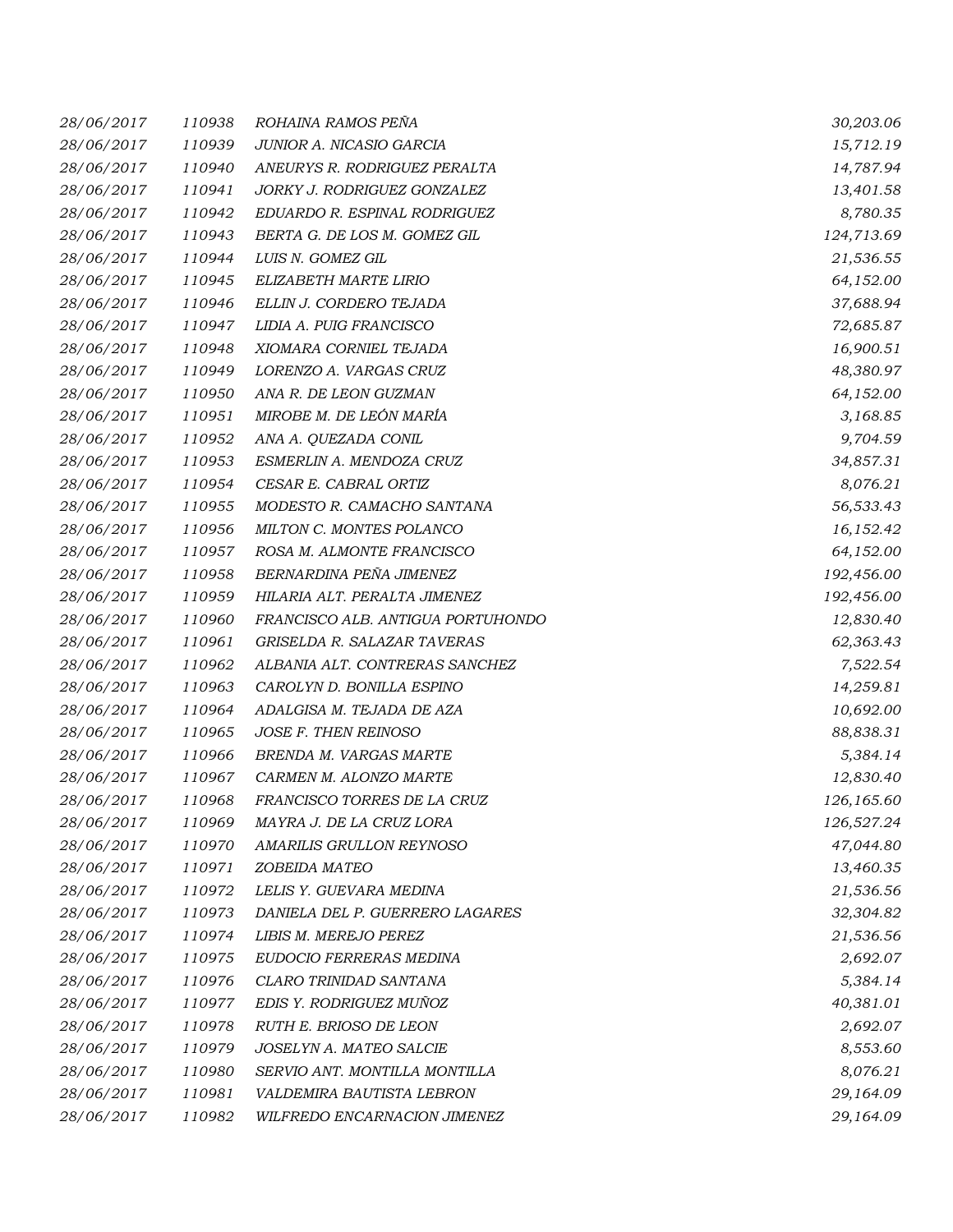| 28/06/2017 | 110983 | DOMINGA T. MORILLO MONTERO        | 2,692.07      |
|------------|--------|-----------------------------------|---------------|
| 28/06/2017 | 110984 | DIOGENES OGANDO OGANDO            | 5,384.14      |
| 28/06/2017 | 110985 | <b>MELANIO MATOS JIMENEZ</b>      | 2,692.07      |
| 28/06/2017 | 110986 | JAVIERCA ANT. GOMEZ               | 196,732.80    |
| 28/06/2017 | 110987 | BRUNILDA FORTUNA RUBEN            | 51,149.33     |
| 28/06/2017 | 110988 | ALEYDA FRANCO TEJADA              | 189,342.12    |
| 28/06/2017 | 110989 | TOMAS TAVERAS PEREZ               | 23,779.95     |
| 28/06/2017 | 110990 | WANDA Y. VARGAS PERALTA           | 26,367.02     |
| 28/06/2017 | 110991 | JOSE N. ESTEVEZ RODRIGUEZ         | 16,152.42     |
| 28/06/2017 | 110992 | EVELYN G. GARCIA VALDEZ           | 924.25        |
| 28/06/2017 | 110993 | SANTO A. CASILLA BAUTISTA         | 13,401.58     |
| 28/06/2017 | 110994 | VICTOR M. MOREL DE LA PAZ         | 13,401.58     |
| 28/06/2017 | 110995 | JOSE BDO. MERCEDES PEÑA           | 5,384.14      |
| 28/06/2017 | 110996 | MAXIMILIANO PEGUERO DE AZA        | 72,685.86     |
| 28/06/2017 | 110997 | DOMINGO ANT. GUERRERO CALDERON    | 18,844.49     |
| 28/06/2017 | 110998 | YENNI PEREZ PEREZ                 | 19,541.22     |
| 28/06/2017 | 110999 | ARANIBAL MANZANO ZAPATA           | 39,932.37     |
| 28/06/2017 | 111000 | MARIA I. BONE CRUZ                | 5,384.14      |
| 28/06/2017 | 111001 | JESUS D. MORLA CORNIELL           | 4,486.78      |
| 28/06/2017 | 111002 | GARY I. CANELO PORTORREAL         | 11,090.96     |
| 28/06/2017 | 111003 | ESTEFANI Y. ALTAGRACIA MEJIA      | 22,710.06     |
| 28/06/2017 | 111004 | <b>RAMON SOLANO</b>               | 12,981.82     |
| 28/06/2017 | 111005 | YOKARY I. GAUTREAUX DE LA CRUZ    | 16,152.41     |
| 28/06/2017 | 111006 | AMAURIS A. PEÑA GARCIA            | 8,076.21      |
| 28/06/2017 | 111007 | PEDRO P. GARCIA VASQUEZ           | 29,164.10     |
| 28/06/2017 | 111008 | OSCAR MOQUETE CUEVAS              | 13,460.35     |
| 28/06/2017 | 111009 | <b>CARMEN CRUZ</b>                | 2,692.07      |
| 28/06/2017 | 111010 | SARA MARTE MARTINEZ               | 2,692.07      |
| 28/06/2017 | 111011 | MARIA E. ESTEVEZ MEJIA            | 64,152.00     |
| 28/06/2017 | 111012 | HECTOR F. MARTINEZ                | 18,844.49     |
| 28/06/2017 | 111013 | REGINA SANCHEZ TORIBIO            | 2,692.07      |
| 28/06/2017 | 111014 | ABRAHAM GARCIA                    | 26,920.70     |
| 28/06/2017 | 111015 | ROSA E. ALMONTE R. DE VENTURA     | 8,076.21      |
| 28/06/2017 | 111016 | FONDO DE PENSIONES Y JUBILACIONES | 11,065,899.43 |
| 28/06/2017 | 111017 | INSTITUTO NACIONAL DE LA VIVIENDA | 0.00          |
| 28/06/2017 | 111018 | DOMINGA REYNOSO MOLINA            | 0.00          |
| 28/06/2017 | 111019 | EMMACULADA N. DEL ORBE PEREZ      | 0.00          |
| 28/06/2017 | 111020 | YAHAIRA ALT. RAMOS QUEZADA        | 0.00          |
| 28/06/2017 | 111021 | YANIA MARMOL PUELLO               | 0.00          |
| 28/06/2017 | 111022 | JOHANNA MARTINEZ BATISTA          | 0.00          |
| 28/06/2017 | 111023 | JOSEFINA MERCEDES REYES ESPINAL   | 3,000.00      |
| 28/06/2017 | 111024 | INSTITUTO DE AUXILIOS Y VIVIENDA  | 1,873.69      |
| 28/06/2017 | 111025 | FUNDACION DE CREDITO EDUCATIVO    | 381,398.16    |
| 28/06/2017 | 111026 | CONSEJO DEL PODER JUDICIAL        | 8,772.46      |
| 28/06/2017 | 111027 | CONSEJO DEL PODER JUDICIAL        | 5,000.00      |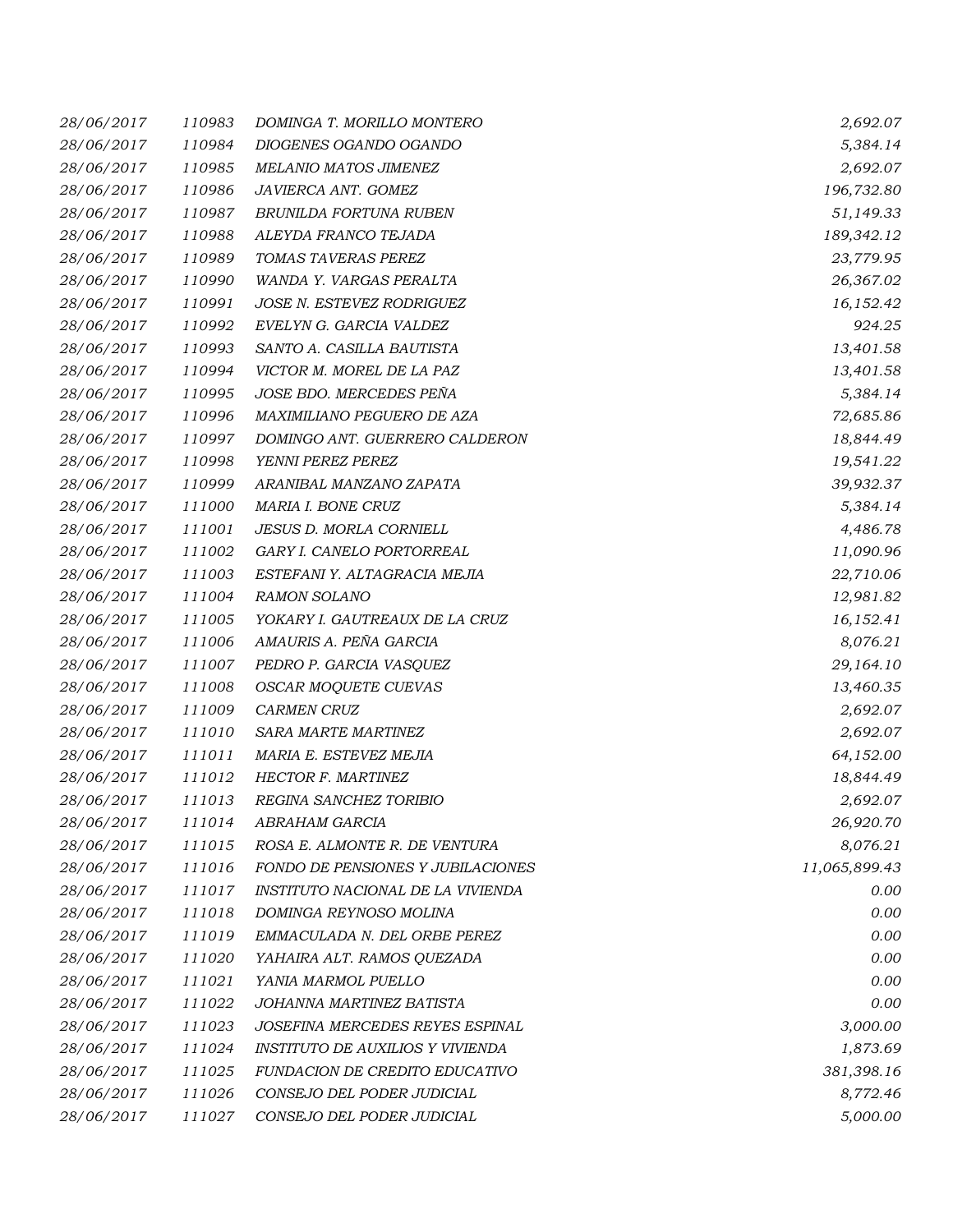| 28/06/2017 | 111028 | CARLOS ML. MENDEZ L.                     | 7,400.00      |
|------------|--------|------------------------------------------|---------------|
| 28/06/2017 | 111029 | AURA MARIA YBELICE MERCEDES              | 2,000.00      |
| 28/06/2017 | 111030 | LISSET MARIBEL HERNANDEZ PENA            | 6,000.00      |
| 28/06/2017 | 111031 | NURYS LANDA VALDEZ SANCHEZ               | 2,500.00      |
| 28/06/2017 | 111032 | CONSEJO DEL PODER JUDICIAL               | 13,275.20     |
| 28/06/2017 | 111033 | ESCUELA NACIONAL DE LA JUDICATURA        | 7,770.00      |
| 28/06/2017 | 111034 | CONSEJO DEL PODER JUDICIAL               | 15,595.84     |
| 28/06/2017 | 111035 | CONSEJO DEL PODER JUDICIAL               | 5,000.00      |
| 28/06/2017 | 111036 | CONSEJO DEL PODER JUDICIAL               | 3,000.00      |
| 28/06/2017 | 111037 | DULCE MARIA AQUINO GONZALEZ              | 3,600.00      |
| 28/06/2017 | 111038 | NAZARET ALMONTE SUAREZ                   | 7,500.00      |
| 28/06/2017 | 111039 | <b>INSTITUTO DE AUXILIOS Y VIVIENDAS</b> | 160,700.00    |
| 28/06/2017 | 111040 | <b>MAILENY RICHIEZ</b>                   | 3,500.00      |
| 28/06/2017 | 111041 | CONSEJO DEL PODER JUDICIAL               | 2,535.39      |
| 28/06/2017 | 111042 | FAVIANA L. MATOS MATOS                   | 2,000.00      |
| 28/06/2017 | 111043 | CONSEJO DEL PODER JUDICIAL               | 703.33        |
| 28/06/2017 | 111044 | <b>WENDY VALERIO DE PARKER</b>           | 5,800.00      |
| 28/06/2017 | 111045 | LAURIDISY SANCHEZ ORTIZ                  | 10,000.00     |
| 28/06/2017 | 111046 | NOHEMI E. FELIZ URBAEZ                   | 6,500.00      |
| 28/06/2017 | 111047 | ANGELITA ROSARIO MONTES DE OCA           | 4,000.00      |
| 28/06/2017 | 111048 | CONSEJO DEL PODER JUDICIAL               | 7,075.34      |
| 28/06/2017 | 111049 | CONSEJO DEL PODER JUDICIAL               | 8,417.33      |
| 28/06/2017 | 111050 | CONSEJO DEL PODER JUDICIAL               | 7,468.75      |
| 28/06/2017 | 111051 | CONSEJO DEL PODER JUDICIAL               | 7,775.55      |
| 28/06/2017 | 111052 | CONSEJO DEL PODER JUDICIAL               | 4,433.94      |
| 28/06/2017 | 111053 | CONSEJO DEL PODER JUDICIAL               | 1,625.33      |
| 28/06/2017 | 111054 | CONSEJO DEL PODER JUDICIAL               | 43,462.48     |
| 28/06/2017 | 111055 | CONSEJO DEL PODER JUDICIAL               | 600.00        |
| 28/06/2017 | 111056 | INSTITUTO NACIONAL DE LA VIVIENDA        | 366.95        |
| 28/06/2017 | 111057 | DOMINGA REYNOSO MOLINA                   | 2,000.00      |
| 28/06/2017 | 111058 | EMMACULADA N. DEL ORBE PEREZ             | 4,000.00      |
| 28/06/2017 | 111059 | YAHAIRA ALT. RAMOS QUEZADA               | 3,000.00      |
| 28/06/2017 | 111060 | YANIA MARMOL PUELLO                      | 2,000.00      |
| 28/06/2017 | 111061 | JOHANNA MARTINEZ BATISTA                 | 2,000.00      |
| 28/06/2017 | 111062 | AWILDA J. SANTANA ESPINO                 | 8,571.98      |
| 28/06/2017 | 111063 | CESAR M. LORA ALCANTARA                  | 1,265.76      |
| 28/06/2017 | 111064 | HARDYN NUNEZ VALENZUELA                  | 33,021.00     |
| 28/06/2017 | 111065 | CONSEJO DEL PODER JUDICIAL               | 19,837.91     |
| 28/06/2017 | 111066 | CONSEJO DEL PODER JUDICIAL               | 94,790.28     |
| 28/06/2017 | 111067 | COOPNASEJU                               | 52,872.87     |
| 28/06/2017 | 111068 | IRINA M. VENTURA CASTILLO                | 46,346.90     |
| 28/06/2017 | 111069 | CONSEJO DEL PODER JUDICIAL               | 3,600.00      |
| 28/06/2017 | 111070 | CONSEJO DEL PODER JUDICIAL               | 21,736.43     |
| 29/06/2017 | 111071 | FONDO DE PENSIONES Y JUBILACIONES        | 19,638,811.24 |
| 29/06/2017 | 111072 | MANUEL E. PEÑA PEREZ                     | 16,165.48     |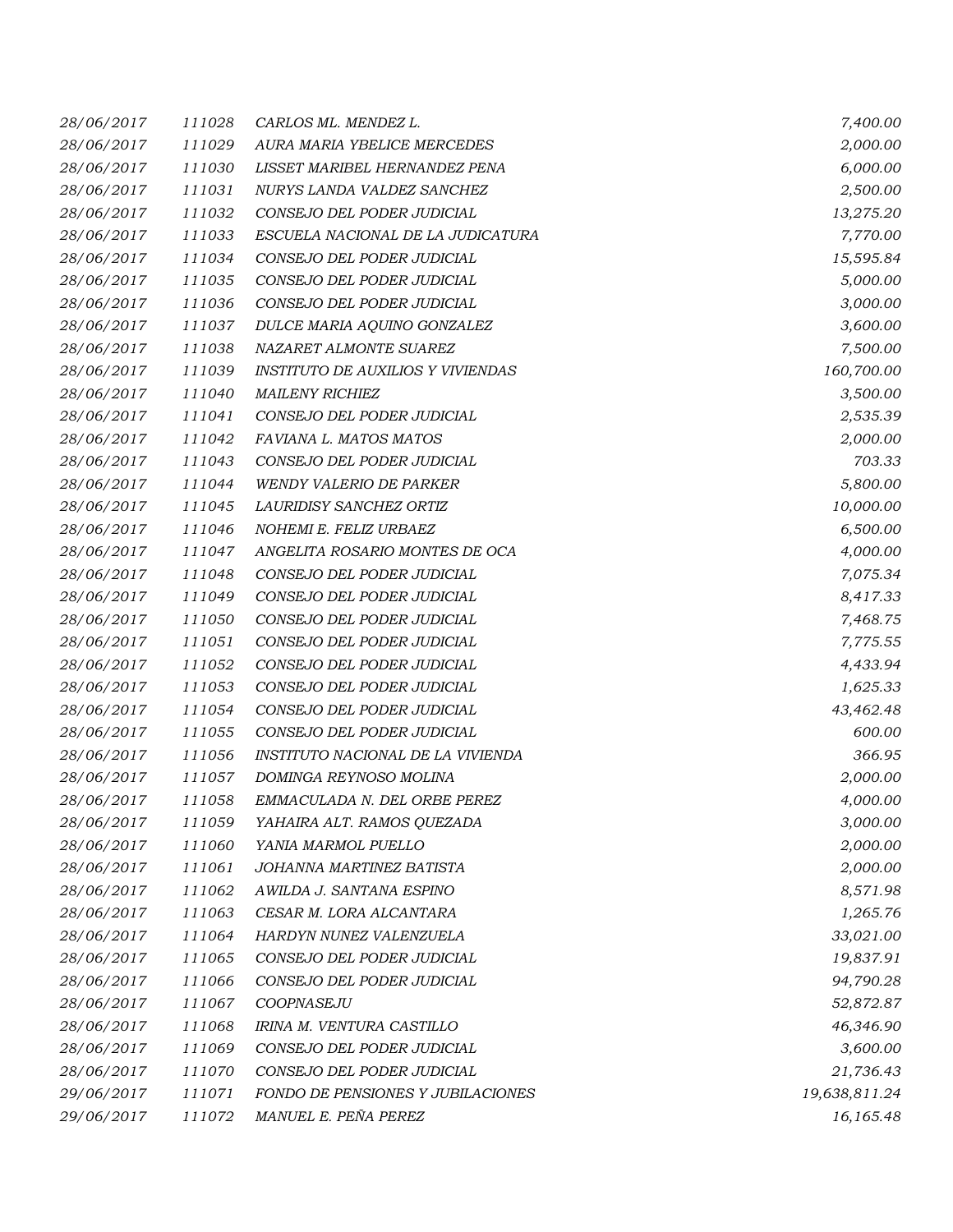| 29/06/2017 | 111073 | LIDIA M. DE LA CRUZ GUZMAN        | 66,128.66 |
|------------|--------|-----------------------------------|-----------|
| 29/06/2017 | 111074 | <b>BIENVENIDO VASQUEZ</b>         | 18,083.52 |
| 29/06/2017 | 111075 | ALIX M. GONZALEZ DE PAREDES       | 11,480.60 |
| 29/06/2017 | 111076 | JOHANNA C. BREA YSABEL            | 11,767.53 |
| 29/06/2017 | 111077 | KATHERINE Y. MONTILLA FERNANDEZ   | 22,024.80 |
| 29/06/2017 | 111078 | WILLY DE LA CRUZ GUZMAN           | 13,203.84 |
| 29/06/2017 | 111079 | NICHOLE M. CUEVAS SANTANA         | 9,607.49  |
| 29/06/2017 | 111080 | SARA MA. POLANCO BRITO            | 16,808.40 |
| 29/06/2017 | 111081 | SIOMARA RUIZ BATISTA              | 26,429.76 |
| 29/06/2017 | 111082 | KEVIN A. MEDINA SANCHEZ           | 10,569.74 |
| 29/06/2017 | 111083 | ALAIDA LABORDA DE OLEO            | 19,570.91 |
| 29/06/2017 | 111084 | DIOGENES G. SALCEDO DE LEON       | 17,330.04 |
| 29/06/2017 | 111085 | STARLYN R. ESPINAL ALMONTE        | 10,569.74 |
| 29/06/2017 | 111086 | SHARINA A. HERNANDEZ VASQUEZ      | 12,312.00 |
| 29/06/2017 | 111087 | JUNIOR A. CRUZ                    | 11,481.60 |
| 29/06/2017 | 111088 | RANDY R. FERNANDEZ BAEZ           | 11,481.60 |
| 29/06/2017 | 111089 | JUAN J. MERCADO RAMIREZ           | 12,188.16 |
| 29/06/2017 | 111090 | FRANCIS A. CEPEDA PEÑA            | 8,668.12  |
| 29/06/2017 | 111091 | <b>GEORGE E. REYES PORTALATIN</b> | 26,899.33 |
| 29/06/2017 | 111092 | YOKAURY M. BAEZ RAMOS             | 26,899.33 |
| 29/06/2017 | 111093 | SARA CONTRERAS TORIBIO            | 14,131.20 |
| 29/06/2017 | 111094 | JOSE A. MARTINEZ TAVAREZ          | 13,689.60 |
| 29/06/2017 | 111095 | ANA D. ALMONTE MARTINEZ           | 11,481.60 |
| 29/06/2017 | 111096 | MARBELY LEONARDO BLANCO           | 13,248.00 |
| 29/06/2017 | 111097 | MASSIEL DEL C. SOSA DE CASTRO     | 8,575.43  |
| 29/06/2017 | 111098 | <b>GENESIS MARTINEZ SARITA</b>    | 8,390.40  |
| 29/06/2017 | 111099 | JENIFER DILONE URENA              | 8,390.40  |
| 29/06/2017 | 111100 | KEIDERLING DE JS. ESTEVEZ ESTEVEZ | 8,390.40  |
| 29/06/2017 | 111101 | JUANA M. NUÑEZ PICHARDO           | 8,840.00  |
| 29/06/2017 | 111102 | YURIMIL DEL C. CABRERA MONTESINO  | 8,795.96  |
| 29/06/2017 | 111103 | RAMON A. PEÑA VENTURA             | 7,038.16  |
| 29/06/2017 | 111104 | LEANDRA GONZALEZ LUGO             | 9,754.76  |
| 29/06/2017 | 111105 | BRYAN L. RAMOS ABREU              | 8,668.12  |
| 29/06/2017 | 111106 | KATHERINE DEL C. MATEO HERNANDEZ  | 10,764.00 |
| 29/06/2017 | 111107 | ANAMAXI RONDON SALDAÑA            | 10,764.00 |
| 29/06/2017 | 111108 | BRAHIAN M. ABREU DURAN            | 14,131.20 |
| 29/06/2017 | 111109 | ROSY E. MARTE TAVERAS             | 14,837.76 |
| 29/06/2017 | 111110 | JEAN C. CASTILLO LORA             | 14,837.76 |
| 29/06/2017 | 111111 | JOSEFINA MARTINEZ MARTINEZ        | 12,544.87 |
| 29/06/2017 | 111112 | LOURDES Y. SALAZAR BRITO          | 13,735.70 |
| 29/06/2017 | 111113 | JOEL CONCEPCION                   | 8,809.92  |
| 29/06/2017 | 111114 | OSCAR FCO. ABREU REYNOSO          | 5,100.48  |
| 29/06/2017 | 111115 | ROSA L. TORIBIO MEJIA             | 8,809.92  |
| 29/06/2017 | 111116 | YUDELKYS GONZALEZ CASTRO          | 14,131.20 |
| 29/06/2017 | 111117 | JIRENE PEÑA ACOSTA                | 10,764.00 |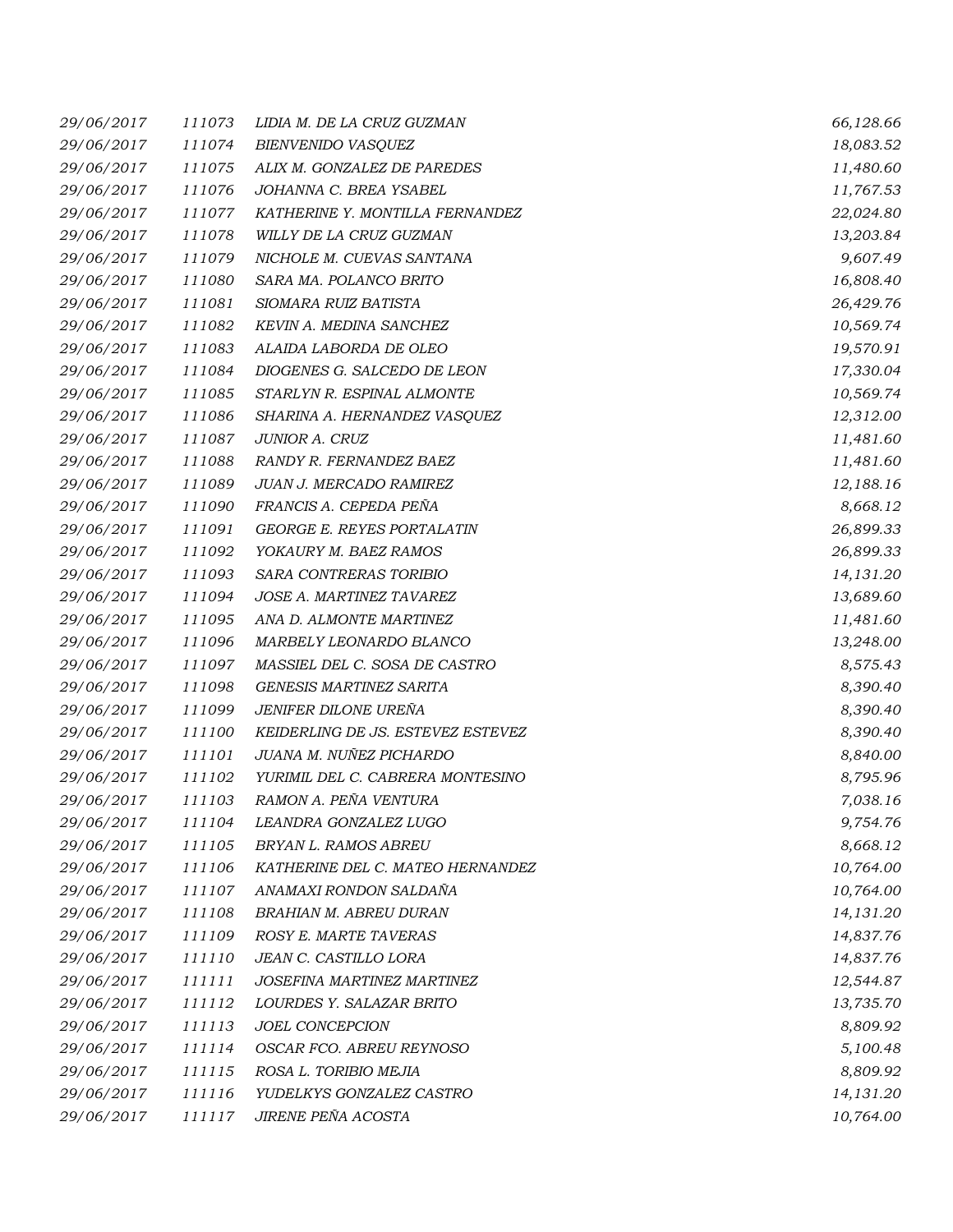| 29/06/2017 | 111118 | CANDILEISIS PERALTA VASQUEZ        | 11,592.00 |
|------------|--------|------------------------------------|-----------|
| 29/06/2017 | 111119 | NIWLKA R. GIL ROSARIO              | 8,390.40  |
| 29/06/2017 | 111120 | YOLEINI M. SANCHEZ                 | 6,494.84  |
| 29/06/2017 | 111121 | LUIS A. TORIBIO AMARANTE           | 14,131.20 |
| 29/06/2017 | 111122 | ANYELA M. TOBAL CASTRO             | 14,131.20 |
| 29/06/2017 | 111123 | LUZ Z. CONCE OLIVARES              | 11,481.60 |
| 29/06/2017 | 111124 | LISABEL COSTE FERNANDEZ            | 11,481.60 |
| 29/06/2017 | 111125 | TANIA J. FLORENTINO PAULA          | 15,069.60 |
| 29/06/2017 | 111126 | JOAQUIN R. SANCHEZ VIZCAINO        | 7,038.16  |
| 29/06/2017 | 111127 | MAYELIN C. DE LOS SANTOS DE ALCALA | 8,443.12  |
| 29/06/2017 | 111128 | ANDRIELINA M. NUÑEZ DE JESUS       | 8,443.12  |
| 29/06/2017 | 111129 | JUAN C. CUEVAS FLORIAN             | 6,678.93  |
| 29/06/2017 | 111130 | JEAN C. SANTOS AQUINO              | 9,148.80  |
| 29/06/2017 | 111131 | LEIDY M. MOREL SANCHEZ             | 8,390.40  |
| 29/06/2017 | 111132 | MAXIMO A. ALMONTE HENRIQUEZ        | 10,764.00 |
| 29/06/2017 | 111133 | MIOSOTIS GERMAN TEJADA             | 8,840.00  |
| 29/06/2017 | 111134 | EUDRY E. ORTIZ NUÑEZ               | 14,131.20 |
| 29/06/2017 | 111135 | ROBERT O. VASQUEZ VALDEZ           | 11,481.60 |
| 29/06/2017 | 111136 | CAROLINA N. LARA                   | 11,481.60 |
| 29/06/2017 | 111137 | JUAN C. YENS CASTRO                | 9,148.80  |
| 29/06/2017 | 111138 | DENNY E. PINEDA DIAZ               | 31,037.69 |
| 29/06/2017 | 111139 | YOSEURY PEREZ FIGUEREO             | 13,689.60 |
| 29/06/2017 | 111140 | MARIA DE L. FELIZ VALENZUELA       | 8,443.12  |
| 29/06/2017 | 111141 | STEPHANY V. LORENZO VILLAR         | 16,896.00 |
| 29/06/2017 | 111142 | YUDISSA MA. BUSTAMANTE MONTERO     | 7,948.80  |
| 29/06/2017 | 111143 | ARLENY A. CRUZ MELO                | 7,948.80  |
| 29/06/2017 | 111144 | <b>MERLIN E. VALDEZ FALCON</b>     | 10,764.00 |
| 29/06/2017 | 111145 | SATHIA B. ALCANTARA PEGUERO        | 13,248.00 |
| 29/06/2017 | 111146 | PILAR RODRIGUEZ MARTINEZ           | 12,834.00 |
| 29/06/2017 | 111147 | STHERLY D. CALVO ROSARIO           | 11,481.60 |
| 29/06/2017 | 111148 | ALBA R. MARTINEZ MAURICIO          | 11,040.00 |
| 29/06/2017 | 111149 | ANA B. SANTANA HERNANDEZ           | 11,481.60 |
| 29/06/2017 | 111150 | GLARY M. REYNOSO SOLANO            | 19,430.40 |
| 29/06/2017 | 111151 | DARLENY DE LA ROSA CASTILLO        | 18,547.20 |
| 29/06/2017 | 111152 | TERI J. VASQUEZ                    | 9,148.80  |
| 29/06/2017 | 111153 | LIDIA M. MARMOLEJOS DE LA CRUZ     | 13,689.60 |
| 29/06/2017 | 111154 | EDWIN POUERIET ROSARIO             | 11,481.60 |
| 29/06/2017 | 111155 | RAFAEL J. CASTILLO DE MORLA        | 11,481.60 |
| 29/06/2017 | 111156 | PAOLA J. MEDINA RICHIEZ            | 13,248.00 |
| 29/06/2017 | 111157 | VANESA E. CHARLES CRUZ             | 13,248.00 |
| 29/06/2017 | 111158 | LUIS A. PEREZ FABIAN               | 17,388.00 |
| 29/06/2017 | 111159 | CINDY E. TRINIDAD HELENA           | 13,868.01 |
| 29/06/2017 | 111160 | EDILIA J. RODRIGUEZ MEDINA         | 10,533.69 |
| 29/06/2017 | 111161 | VICTOR T. CARRASCO ACOSTA          | 12,696.00 |
| 29/06/2017 | 111162 | MARIA T. MARTINEZ GARCIA           | 7,014.12  |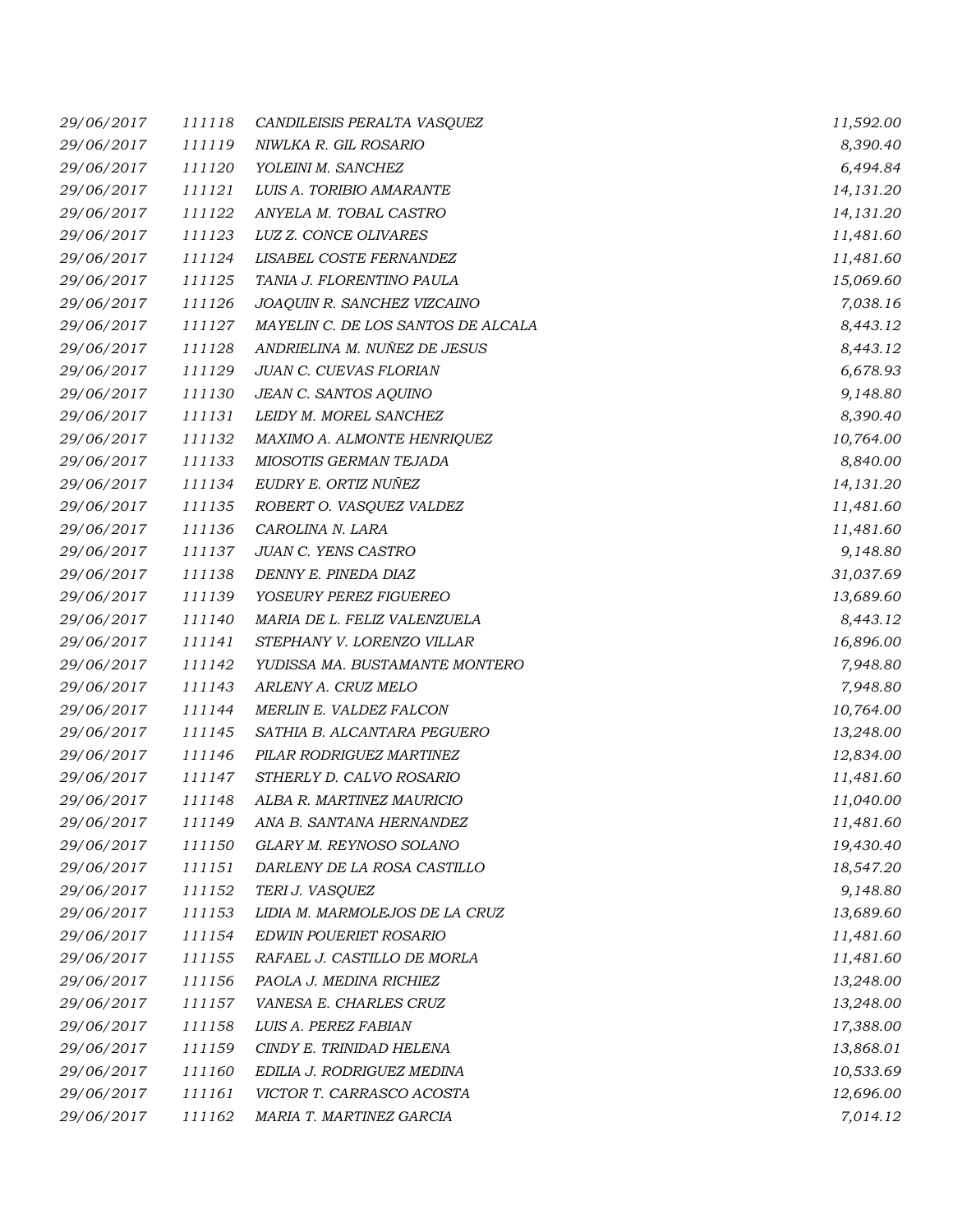|            |        | TOTAL RD\$                               | 69,055,121.91   |
|------------|--------|------------------------------------------|-----------------|
| 30/06/2017 | 111184 | <b>COLECTOR DE IMPUESTOS INTERNOS</b>    | 25, 133, 228.49 |
| 30/06/2017 | 111183 | COLECTOR DE IMPUESTOS INTERNOS           | 324,866.51      |
| 30/06/2017 | 111182 | <b>COLECTOR DE IMPUESTOS INTERNOS</b>    | 1,740,044.73    |
| 29/06/2017 | 111181 | COLECTOR DE IMPUESTOS INTERNOS           | 40,032.86       |
| 29/06/2017 | 111180 | RASO. CLAIRY R. DIAZ MERCEDES            | 4,133.33        |
| 29/06/2017 | 111179 | CAP. JUAN BENITEZ MARTE                  | 6,716.67        |
| 29/06/2017 | 111178 | RASO JAIRO ML. RUBIO RAMIREZ             | 6,000.00        |
| 29/06/2017 | 111177 | 2DO. TTE. LOURIS J. MONTAN SALVADOR      | 6,200.00        |
| 29/06/2017 | 111176 | CONSEJO DEL PODER JUDICIAL               | 6,827.71        |
| 29/06/2017 | 111175 | <b>FONDO DE PENSIONES Y JUBILACIONES</b> | 10,677.92       |
| 29/06/2017 | 111174 | INSTITUTO DE AUXILIOS Y VIVIENDAS        | 675.00          |
| 29/06/2017 | 111173 | <b>LEONOR FLORES RAMOS</b>               | 7,038.16        |
| 29/06/2017 | 111172 | MARLON S. JIMENEZ COLLADO                | 10,156.80       |
| 29/06/2017 | 111171 | MARIA A. GUTIERREZ MOSQUEA               | 7,038.16        |
| 29/06/2017 | 111170 | YORDI KINGSLEY                           | 16,368.00       |
| 29/06/2017 | 111169 | ROSANNY VARGAS SANCHEZ                   | 13,910.40       |
| 29/06/2017 | 111168 | LEONARDO MARQUEZ GONZALEZ                | 13,910.40       |
| 29/06/2017 | 111167 | SANTA YAN YEN                            | 8,160.00        |
| 29/06/2017 | 111166 | GENESIS E. HENRIQUEZ AQUINO              | 14,374.08       |
| 29/06/2017 | 111165 | LAURA V. MARTINEZ MONTILLA               | 13,910.40       |
| 29/06/2017 | 111164 | SONIA Y. RODRIGUEZ DE LA ROSA            | 18,547.20       |
| 29/06/2017 | 111163 | KATERINE Y. ESTEVEZ GUERRERO             | 15,069.60       |

# *ANEXO 05*

# *RELACION DE TRANSFERENCIAS DEBITOS MES DE JUNIO 2017*

| <b>FECHA</b> | NUM. | <b>DESCRIPCION</b>                                    | <b>VALOR RD\$</b> |
|--------------|------|-------------------------------------------------------|-------------------|
| 01/06/2017   | 719  | TRANSF. DE FONDO PAGO SERV MILITAR MARZO-MAYO/2017    | 8,133.33          |
| 01/06/2017   | 720  | TRANSF. DE FONDO PAGO PROP. SUELDOA MAYO/2017         | 30,676.38         |
| 01/06/2017   | 721  | TRANSF. DE FONDO PAGO DE BONO VAC. AÑO 2017           | 150,917.14        |
| 02/06/2017   | 722  | TRANSF. DE FONDO PAGO BONO VAC. AÑO 2017              | 380,260.81        |
| 02/06/2017   | 723  | TRANSF. DE FONDO PAGO SUELDO MAYO 2017.               | 35,477.05         |
| 02/06/2017   | 724  | TRANSF. DE FONDO PAGO SUELDO MAYO 2017.               | 60,190.52         |
| 07/06/2017   | 725  | TRANSF. DE FONDO PAGO SUELDO ABRIL-MAYO 2017          | 28,964.04         |
| 07/06/2017   | 726  | TRANSF. DE FONDO PAGO BONO VACACIONAL AÑO 2017.       | 26,455.00         |
| 14/06/2017   | 727  | TRANSF. DE FONDO PAGO PROP SUELDOS ENERO-FEBR/2017.   | 23,354.32         |
| 21/06/2017   | 728  | TRANSF. DE FONDO PAGO SUELDOS A JCES. SCJ, JUNIO/2017 | 2,031,802.70      |
| 21/06/2017   | 729  | TRANSF. DE FONDO PAGO SUELDOS CONSEJEROS JUNIO/2017   | 512,890.13        |
| 21/06/2017   | 730  | TRANSF. DE FONDO PAGO SUELDOS JUNIO/2017              | 185,675,499.89    |
| 21/06/2017   | 731  | TRANSF. DE FONDO PAGO BONO VAC. AÑO 2017              | 42,467.43         |
| 21/06/2017   | 732  | TRANSF. DE FONDO PAGO SUELDO MILITAR JUNIO 2017       | 7,257,720.86      |